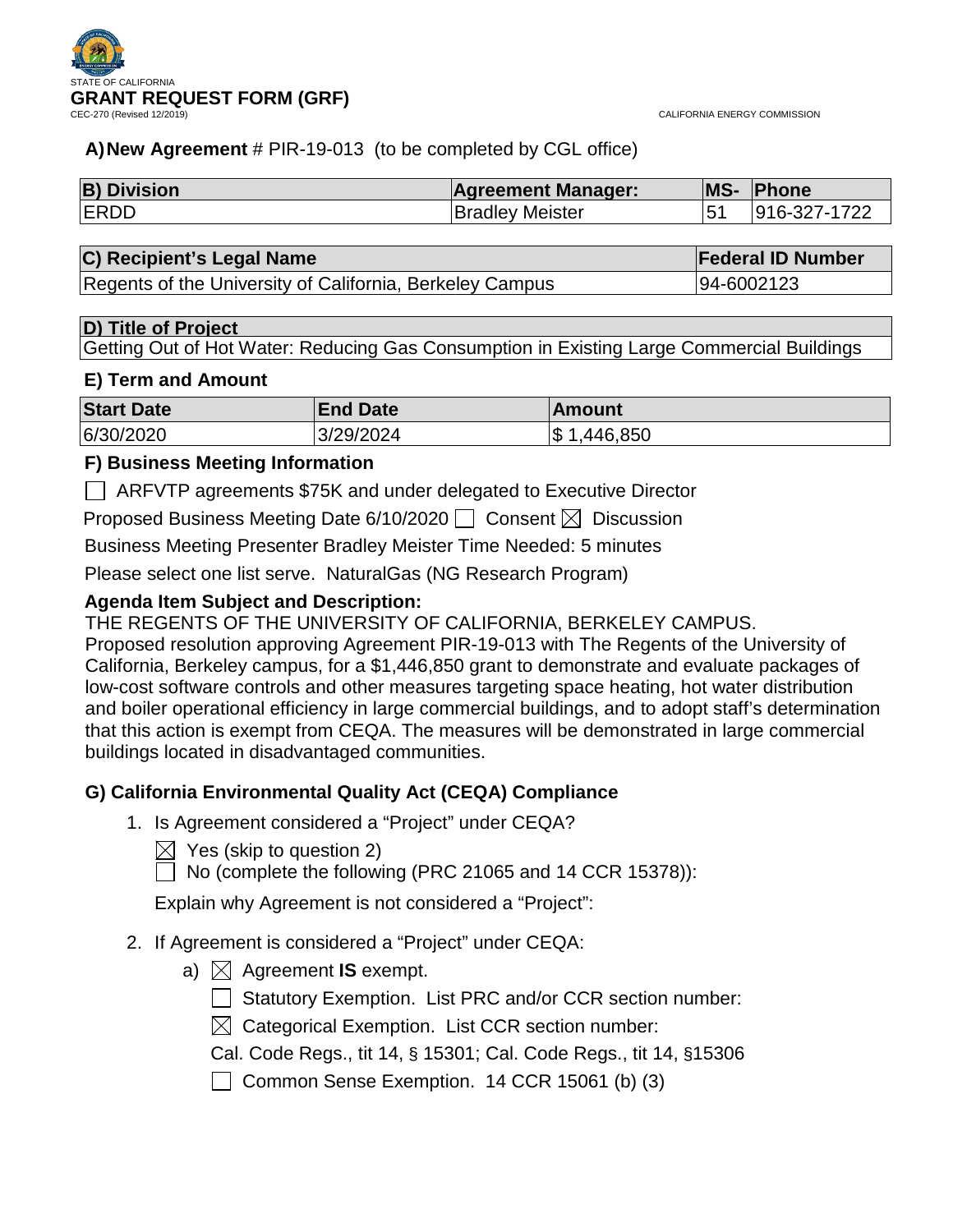

Explain reason why Agreement is exempt under the above section:

This project fits within Cal. Code Regs., tit. 14, sect. 15301 because it involves minor construction and equipment installation at an existing facility, with no expansion of capacity. This installation is at an existing, developed urban site on land that is not environmentally sensitive. No historic resources or buildings will be affected. Noise and odors will not be generated by these installations in excess of existing permitted amounts. The installation will not increase traffic to the sites. The installation will not require permits for air, water, conditional use, building expansion, hazardous waste, or rezoning.

In addition, this project fits within Cal. Code Regs., tit. 14, sect. 15306 because it involves basic data collection which will not result in a serious or major disturbance to an environmental resource.

b) Agreement **IS NOT** exempt. (consult with the legal office to determine next steps)

Check all that apply

 $\Box$  Initial Study

**Negative Declaration** 

 $\Box$  Mitigated Negative Declaration

 $\Box$  Environmental Impact Report

Statement of Overriding Considerations

## **H) List all subcontractors (major and minor) and equipment vendors:** (attach additional sheets as necessary)

| <b>Legal Company Name:</b>                                | <b>Budget</b> |
|-----------------------------------------------------------|---------------|
| The Regents of the University of California, Davis Campus | \$150,000     |
| Taylor Engineering, LLC                                   | \$546,700     |
| TRC Engineers, Inc.                                       | \$191,700     |

## **I) List all key partners: (attach additional sheets as necessary)**

| Name:<br>.<br>- 11<br>ี่⊨∾ม<br>-------- |  |
|-----------------------------------------|--|
|                                         |  |

## **J) Budget Information**

| <b>Funding Source</b> | <b>Funding Year of</b><br>Appropriation | <b>Budget List</b><br><b>Number</b> | Amount      |
|-----------------------|-----------------------------------------|-------------------------------------|-------------|
| NG Subaccount, PIERDD | $18 - 19$                               | 501.001M                            | \$1,446,850 |

R&D Program Area: EERO: Buildings TOTAL: \$1,446,850

Explanation for "Other" selection

Reimbursement Contract #: Federal Agreement #: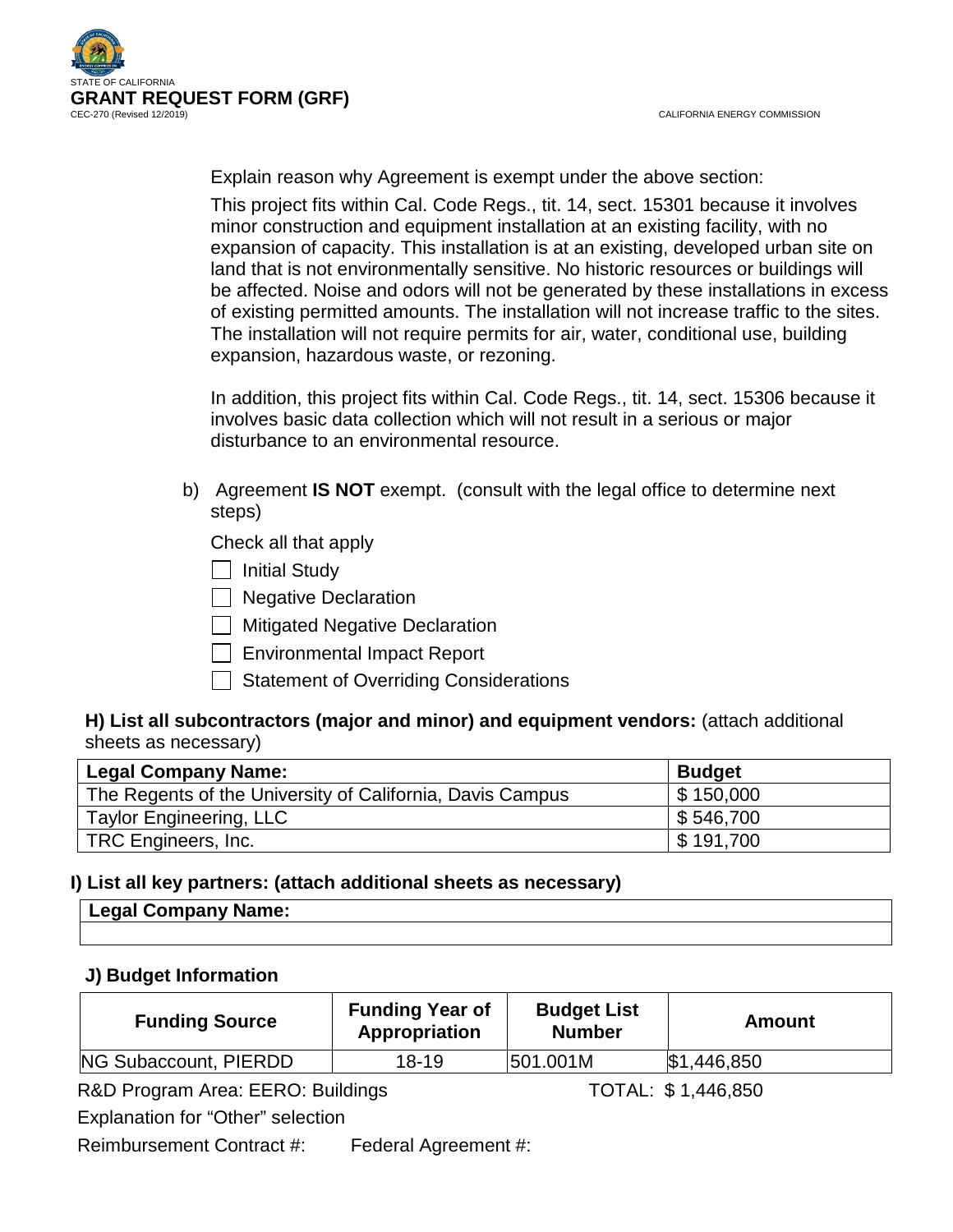

CALIFORNIA ENERGY COMMISSION

## **K) Recipient's Contact Information**

## **1. Recipient's Administrator/Officer**

Name: Margaret Nguyen Address: Wurster Hall City, State, Zip: Berkeley, CA 94720-0001 Phone: (510) 664-7489 E-Mail: nguyen\_m@berkeley.edu

## **2. Recipient's Project Manager**

Name: Therese Peffer Address: Wurster Hall City, State, Zip: Berkeley, CA 94720-0001 Phone: 510-289-4278 E-Mail: tpeffer@berkeley.edu

## **L) Selection Process Used**

- $\boxtimes$  Competitive Solicitation Solicitation #: GFO-19-504
- $\Box$  First Come First Served Solicitation Solicitation #:

## **M) The following items should be attached to this GRF**

- 1. Exhibit A, Scope of Work  $\boxtimes$  Attached
- 2. Exhibit B, Budget Detail  $\boxtimes$  Attached
- 3.  $CEC$  105, Questionnaire for Identifying Conflicts  $\Box$  Attached
- 4. Recipient Resolution  $\boxtimes$  N/A  $\Box$  Attached
- 5. CEQA Documentation  $\Box$  N/A  $\Box$  Attached
- 
- 
- 
- 
- 

**Agreement Manager Date**

**\_\_\_\_\_\_\_\_\_\_\_\_\_\_\_\_\_\_\_\_\_\_\_\_\_\_\_ \_\_\_\_\_\_\_\_\_\_\_\_\_\_**

**Office Manager Date** 

**\_\_\_\_\_\_\_\_\_\_\_\_\_\_\_\_\_\_\_\_\_\_\_\_\_\_\_ \_\_\_\_\_\_\_\_\_\_\_\_\_\_**

**Deputy Director Date** 

**\_\_\_\_\_\_\_\_\_\_\_\_\_\_\_\_\_\_\_\_\_\_\_\_\_\_\_ \_\_\_\_\_\_\_\_\_\_\_\_\_\_**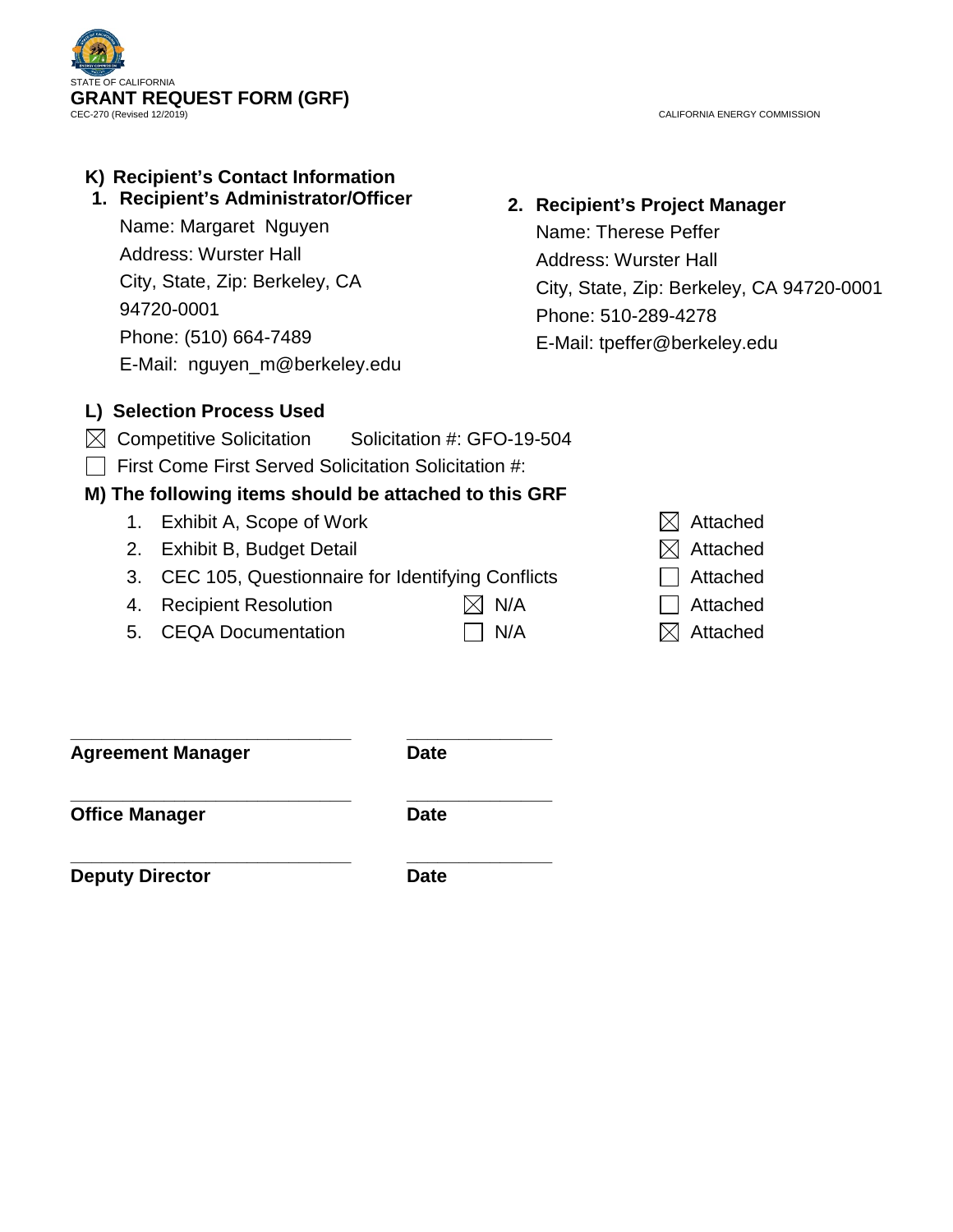## **I. TASK ACRONYM/TERM LISTS**

## **A. Task List**

| Task # | CPR <sup>1</sup> | <b>Task Name</b>                                |
|--------|------------------|-------------------------------------------------|
|        |                  | <b>General Project Tasks</b>                    |
|        |                  | <b>Primary Field Demonstrations</b>             |
| 3      |                  | Lab Testing                                     |
|        | x                | Data-Driven Analysis to Scale Across Portfolios |
| 5      |                  | <b>Market Transformation</b>                    |
|        |                  | <b>Evaluation of Project Benefits</b>           |
|        |                  | Technology/Knowledge Transfer Activities        |

## **B. Acronym/Term List**

| <b>Acronym/Term</b> | <b>Meaning</b>                            |
|---------------------|-------------------------------------------|
| <b>BAS</b>          | <b>Building Automation System</b>         |
| <b>CAM</b>          | <b>Commission Agreement Manager</b>       |
| CAO                 | <b>Commission Agreement Officer</b>       |
| <b>CPR</b>          | <b>Critical Project Review</b>            |
| <b>HVAC</b>         | Heating, ventilation and air conditioning |
| <b>TAC</b>          | <b>Technical Advisory Committee</b>       |

## **II. PURPOSE OF AGREEMENT, PROBLEM/SOLUTION STATEMENT, AND GOALS AND OBJECTIVES**

## **A. Purpose of Agreement**

The purpose of this Agreement is to demonstrate, evaluate, and scale packages of nonproprietary low-cost software control and other measures to substantially reduce natural gas consumption in large commercial buildings.

## **B. Problem/ Solution Statement**

## **Problem**

 $\overline{a}$ 

Natural gas accounts for a third (3[2](#page-3-1)%) of all energy consumed by commercial buildings<sup>2</sup>; in California 90% of natural gas consumed in large commercial office buildings provides space and water heating,<sup>[3](#page-3-2)</sup> producing 9.7 MMT CO2e,<sup>[4](#page-3-3)[5](#page-3-4)</sup> representing two-thirds of emissions due to commercial buildings (over 2% of California's total emissions).[6](#page-3-5) Natural gas-fired boilers

<span id="page-3-0"></span><sup>1</sup> Please see subtask 1.3 in Part III of the Scope of Work (General Project Tasks) for a description of Critical Project Review (CPR) Meetings.

<span id="page-3-1"></span><sup>2</sup> U.S. Energy Information Administration, 2012 Commercial Buildings Energy Consumption Survey

<span id="page-3-2"></span><sup>3</sup> California Commercial End-use Survey, [http://capabilities.itron.com/CeusWeb/Chart.aspx](about:blank)

<span id="page-3-3"></span><sup>4</sup> CARB Emission Factor Database, 2019

<span id="page-3-4"></span><sup>5</sup> Attachment 14 for GFO-19-504

<span id="page-3-5"></span><sup>6</sup> [https://ww3.arb.ca.gov/cc/inventory/pubs/reports/2000\\_2016/ghg\\_inventory\\_trends\\_00-16.pdf](about:blank)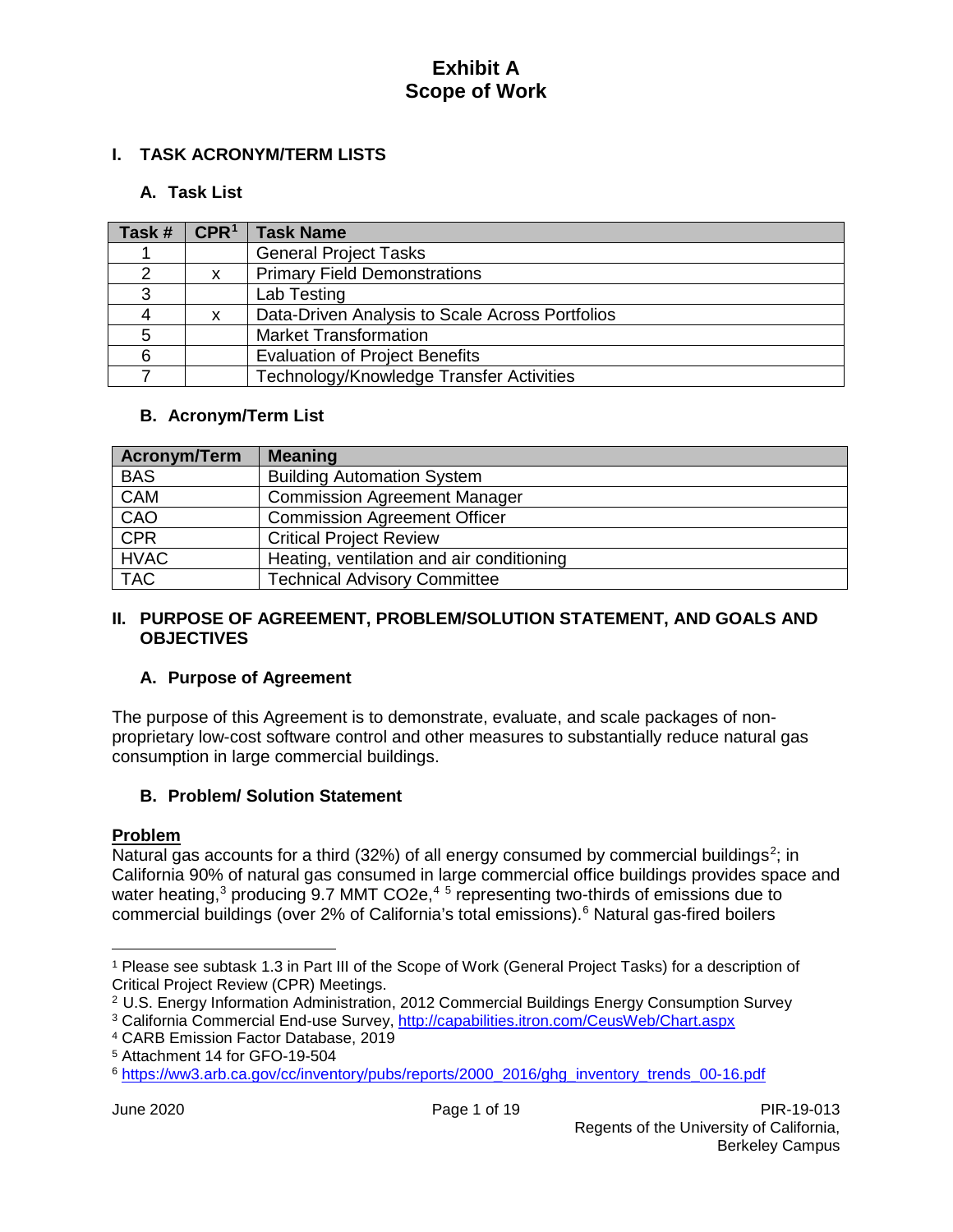constitute the vast majority of space heating systems in large commercial buildings in California, and typically these boilers supply hot water to 'reheat' coils at building zones and sometimes also at the air handling units. Many of the zones served by these systems have incorrect minimum airflows, unnecessarily wasting reheat energy as well as fan energy to unnecessarily recirculate indoor air within the building. Furthermore, though they have high nominal efficiencies (>90%), gas-fired boiler systems serving hot water reheat systems are generally inefficient in operation. A recent study showed that 83% of the energy cost to operate such a system was lost due to a combination of high distribution losses and poor boiler efficiency due to a combination of poor controls, oversizing issues, and faults.

To recipient's knowledge, despite that this is the predominant system installed in existing large buildings, there are no viable proposed solutions to decarbonize this system without entirely replacing it. This is not feasible from a cost perspective (even at boiler and/or air handling unit end-of-life) as it effectively means replacing the entire heating, ventilation and air conditioning (HVAC) system including the zone-level reheat coils serving individual rooms and the associated disruption to occupants. However, in order to meet our climate goals, it is essential that we determine a pathway to cost-effectively reduce the carbon emissions associated with these systems. That includes determining a means of doing so that accounts for the myriad conditions found in the existing building stock.

## **Solution**

The project will demonstrate, evaluate, and scale packages of non-proprietary low-cost software control and other measures to substantially reduce natural gas consumption in large commercial buildings. This will include measures to ensure that higher cost items (i.e. end-of-life boiler replacements) are done as energy- and cost-efficiently as possible. The project will target three main areas of energy waste: unnecessary demand for space heating, hot water distribution losses, and poor boiler operational efficiency. The project will demonstrate and evaluate this solution in at least two buildings in a campus in a disadvantaged community, conducting lab testing to further evaluate measures and incorporate into new design decisions. The lessons learned from field and lab studies in conjunction with data-driven analyses in other campuses, again in disadvantaged communities, will inform the scaling of solutions. Finally, through workshops with stakeholders, the project team will develop, test, and deploy a screening tool that will provide building operators with a means of quickly determining which cost-tiered option of measures fit their budgets, and prepare a design guide that will provide detailed recipes to deliver energy savings. Through presentations, publications, video, and targeting large campuses portfolios, the project will conduct technology transfer activities in order to further deployment.

By using a combination of data analytics, fault detection, and software control algorithms in conjunction with targeted space conditioning devices or equipment in critical zones, the project can realize deep energy efficiency that will reduce natural gas consumption by over 60% with simple paybacks of less than 7 years. Additionally, the publicly available resources generated will include recipes for no- and low-cost solutions that can be implemented in capital constrained organizations such as those that serve disadvantaged and low-income communities. Methods to scale the solution include workshops, a screening tool, a design guide, and video, and working with commercial firms focused on energy efficiency retrofits in existing buildings.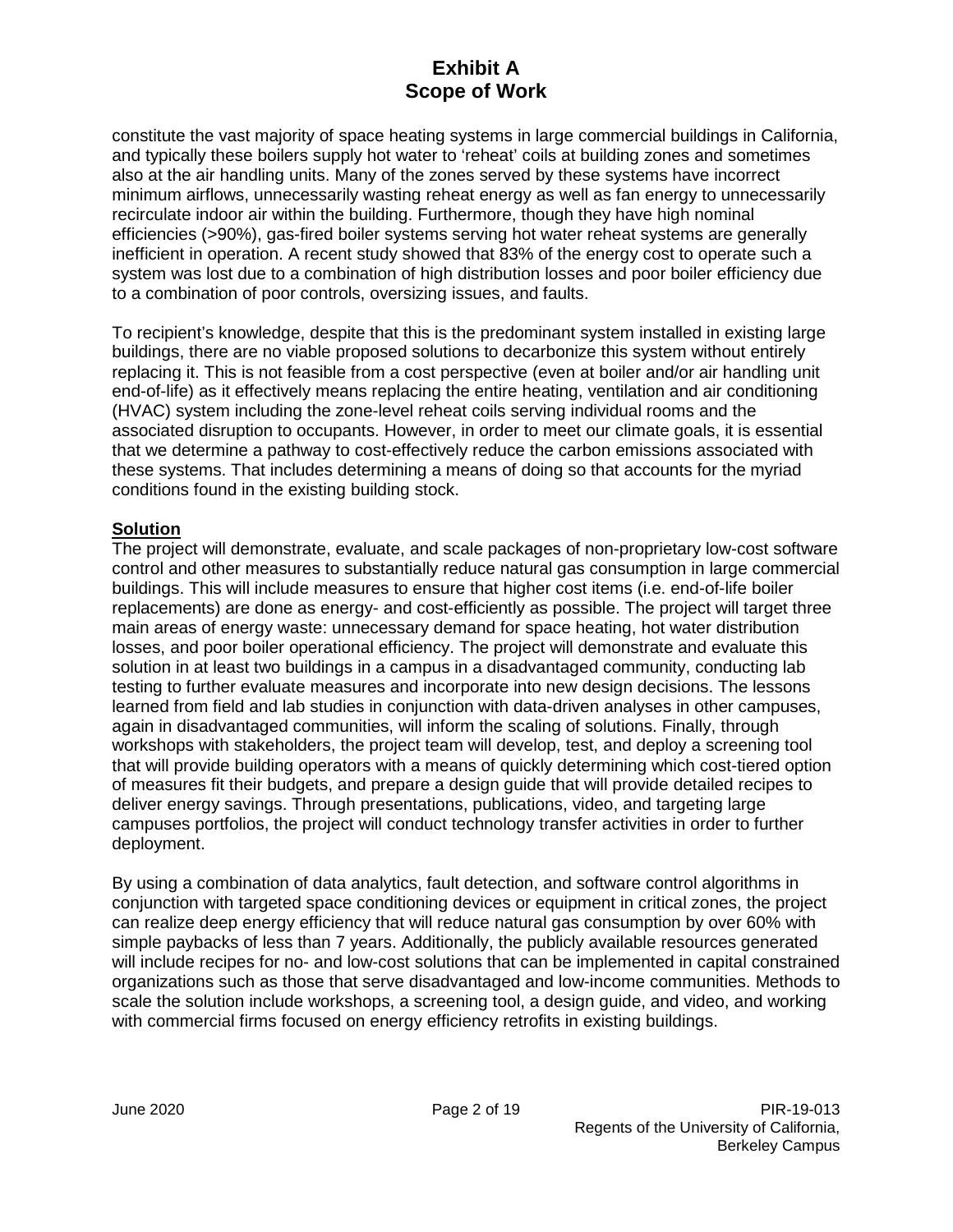## **C. Goals and Objectives of the Agreement**

## **Agreement Goals**

The goals of this Agreement are to

- substantially reduce natural gas consumption in large commercial buildings through improved performance of natural-gas fired boiler fed hot water reheat systems,
- provide a path to scale cost-tiered packages of measures across large commercial building portfolios.
- demonstrate that the deep energy efficiency improvements will reduce natural gas consumption by over 60% with simple paybacks of less than 7 years.

Ratepayer Benefits: This Agreement will result in the ratepayer benefit of **lower costs** and **increased safety** by reducing waste and inefficiencies in natural-gas fueled heating of large commercial buildings. The project will develop an integrated set of low-cost measures, including improvements to fault detection, improved controls through simple Building Automation System (BAS) changes or minor controls changes, low cost localized heating/cooling solutions, and will demonstrate, evaluate, and scale these measures to lower natural gas consumption in large commercial buildings. Reduced natural gas consumption will reduce energy bills as well as reduce greenhouse gas emissions and other pollutants such as NOx and CO. Emissions from natural gas-fired boilers and furnaces includes nitrogen oxides (NOx), carbon monoxide (CO), carbon dioxide (CO2), methane, (CH4), volatile organic compounds (VOCs), trace amounts of sulfur dioxide (SO2), and particulate matter (PM). Through natural gas-fueled HVAC systems, campuses of large commercial buildings greatly impact the air quality of the surrounding areas. Reducing these emissions will improve the air quality of these regions, which provides increased safety especially to vulnerable populations.[7](#page-5-0)

Technological Advancement and Breakthroughs: This Agreement will lead to technological advancement and breakthroughs to overcome barriers to the achievement of the State of California's statutory energy goals by demonstrating a set of low-cost innovations to reducing natural gas consumption and providing a path to scale these solutions across California's existing large commercial buildings. This project provides a demonstrated integrated set of nonproprietary low-cost measures, a screening tool and design guide to rapidly assess and select the most cost-effective measure for one's buildings, and a path to rapidly scale across California education, research, and industry campuses.

## **Agreement Objectives**

The objectives of this Agreement are to:

- Demonstrate measures in at least two buildings (each exceeding 100,000 sq. Ft.) in a campus in a disadvantaged community:
	- o 1) analyze BAS data to identify malfunctioning components (e.g., stuck dampers, leaking reheat valves) and either fix or replace them,
	- o 2) reduce minimum airflow rates to the required ventilation rates,
	- $\circ$  3) reduce boiler short-cycling (where the boiler turns on and off in short intervals of time, which wastes energy and unnecessarily wears the equipment),
	- $\circ$  4) reduce hot water supply temperatures, including using electric heaters in a very small number of critical zones (not paid for by PIER funds), where feasible

<span id="page-5-0"></span>June 2020 Page 3 of 19 PIR-19-013  $7$  Environmental Protection Agency, www3.epa.gov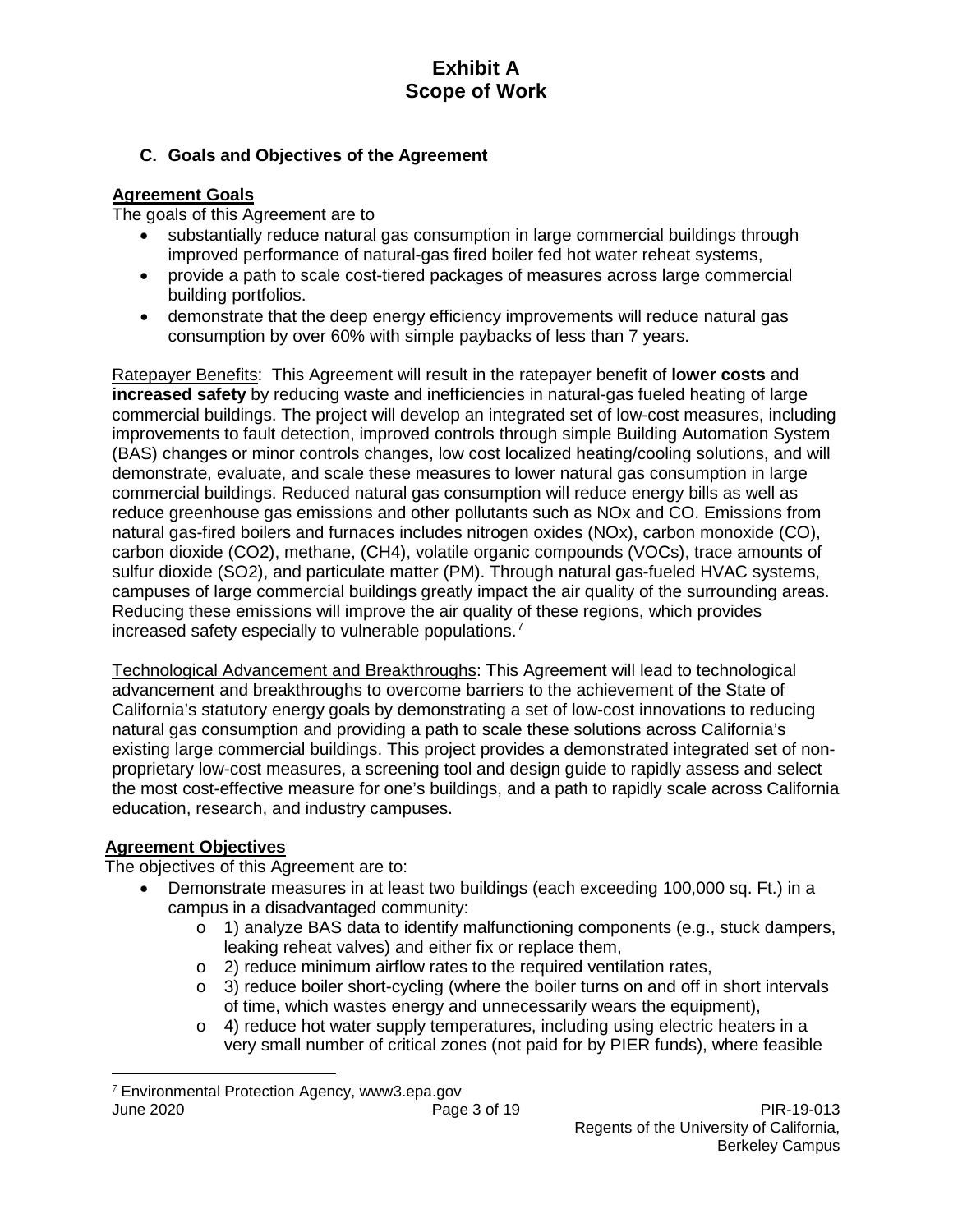- $\circ$  5) implement a novel supply air temperature reset and use cost-effective cooling devices (e.g., space cooling, personal comfort systems, etc.) in critical zones where feasible,
- $\circ$  6) evaluate the cost effectiveness and feasibility of installing a small boiler system to efficiently serve the low base load of these systems.
- Conduct lab testing to evaluate measures and incorporate into new design decisions,
- Perform data-driven analyses in other campuses in disadvantaged communities to evaluate scaling of solutions and ensure the solutions cover the wide range of conditions found in the existing California building stock
- Through workshops with stakeholders, develop a screening tool, video, and design guide as part of the market transformation, and conference meetings every 6 months with approximately 200 attendees from over 50 companies representing a diverse group of stakeholders in the building industry.
- Document impact and implementation rates by stakeholders based on the workshops and other stakeholder outreach.
- Conduct mandatory tasks such as evaluation of project benefits and technology transfer activities.

## **III. TASK 1 GENERAL PROJECT TASKS**

## **PRODUCTS**

## **Subtask 1.1 Products**

The goal of this subtask is to establish the requirements for submitting project products (e.g., reports, summaries, plans, and presentation materials). Unless otherwise specified by the Commission Agreement Manager (CAM), the Recipient must deliver products as required below by the dates listed in the **Project Schedule (Part V).** Products that require a draft version are indicated by marking **"(draft and final)"** after the product name in the "Products" section of the task/subtask. If "(draft and final)" does not appear after the product name, only a final version of the product is required. With respect to due dates within this Scope of Work, **"days"** means working days.

## **The Recipient shall:**

For products that require a draft version, including the Final Report Outline and Final Report

- Submit all draft products to the CAM for review and comment in accordance with the Project Schedule (Part V). The CAM will provide written comments to the Recipient on the draft product within 15 days of receipt, unless otherwise specified in the task/subtask for which the product is required.
- Consider incorporating all CAM comments into the final product. If the Recipient disagrees with any comment, provide a written response explaining why the comment was not incorporated into the final product.
- Submit the revised product and responses to comments within 10 days of notice by the CAM, unless the CAM specifies a longer time period, or approves a request for additional time.

For products that require a final version only

• Submit the product to the CAM for acceptance. The CAM may request minor revisions or explanations prior to acceptance.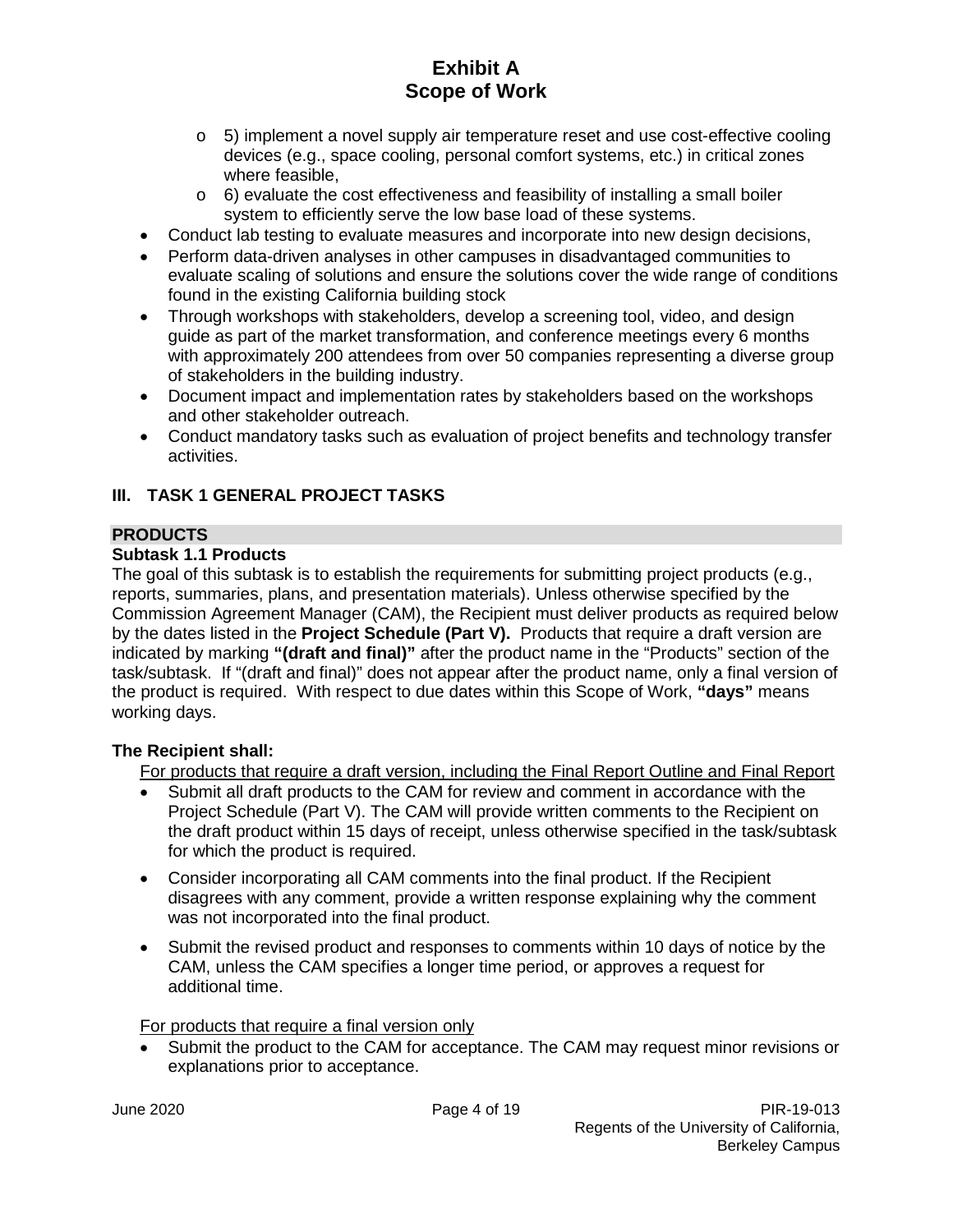For all products

• Submit all data and documents required as products in accordance with the following Instructions for Submitting Electronic Files and Developing Software:

# o **Electronic File Format**

 Submit all data and documents required as products under this Agreement in an electronic file format that is fully editable and compatible with the Energy Commission's software and Microsoft (MS)-operating computing platforms, or with any other format approved by the CAM. Deliver an electronic copy of the full text of any Agreement data and documents in a format specified by the CAM, such as memory stick or CD-ROM.

The following describes the accepted formats for electronic data and documents provided to the Energy Commission as products under this Agreement, and establishes the software versions that will be required to review and approve all software products:

- Data sets will be in MS Access or MS Excel file format (version 2007 or later), or any other format approved by the CAM.
- Text documents will be in MS Word file format, version 2007 or later.
- Documents intended for public distribution will be in PDF file format.
- The Recipient must also provide the native Microsoft file format.
- Project management documents will be in Microsoft Project file format, version 2007 or later.

## o **Software Application Development**

Use the following standard Application Architecture components in compatible versions for any software application development required by this Agreement (e.g., databases, models, modeling tools), unless the CAM approves other software applications such as open source programs:

- Microsoft ASP.NET framework (version 3.5 and up). Recommend 4.0.
- Microsoft Internet Information Services (IIS), (version 6 and up) Recommend 7.5.
- Visual Studio.NET (version 2008 and up). Recommend 2010.
- C# Programming Language with Presentation (UI), Business Object and Data Layers.
- **SQL (Structured Query Language).**
- Microsoft SQL Server 2008, Stored Procedures. Recommend 2008 R2.
- **Microsoft SQL Reporting Services. Recommend 2008 R2.**
- **XML** (external interfaces).

Any exceptions to the Electronic File Format requirements above must be approved in writing by the CAM. The CAM will consult with the Energy Commission's Information Technology Services Branch to determine whether the exceptions are allowable.

## *MEETINGS*

## **Subtask 1.2 Kick-off Meeting**

The goal of this subtask is to establish the lines of communication and procedures for implementing this Agreement.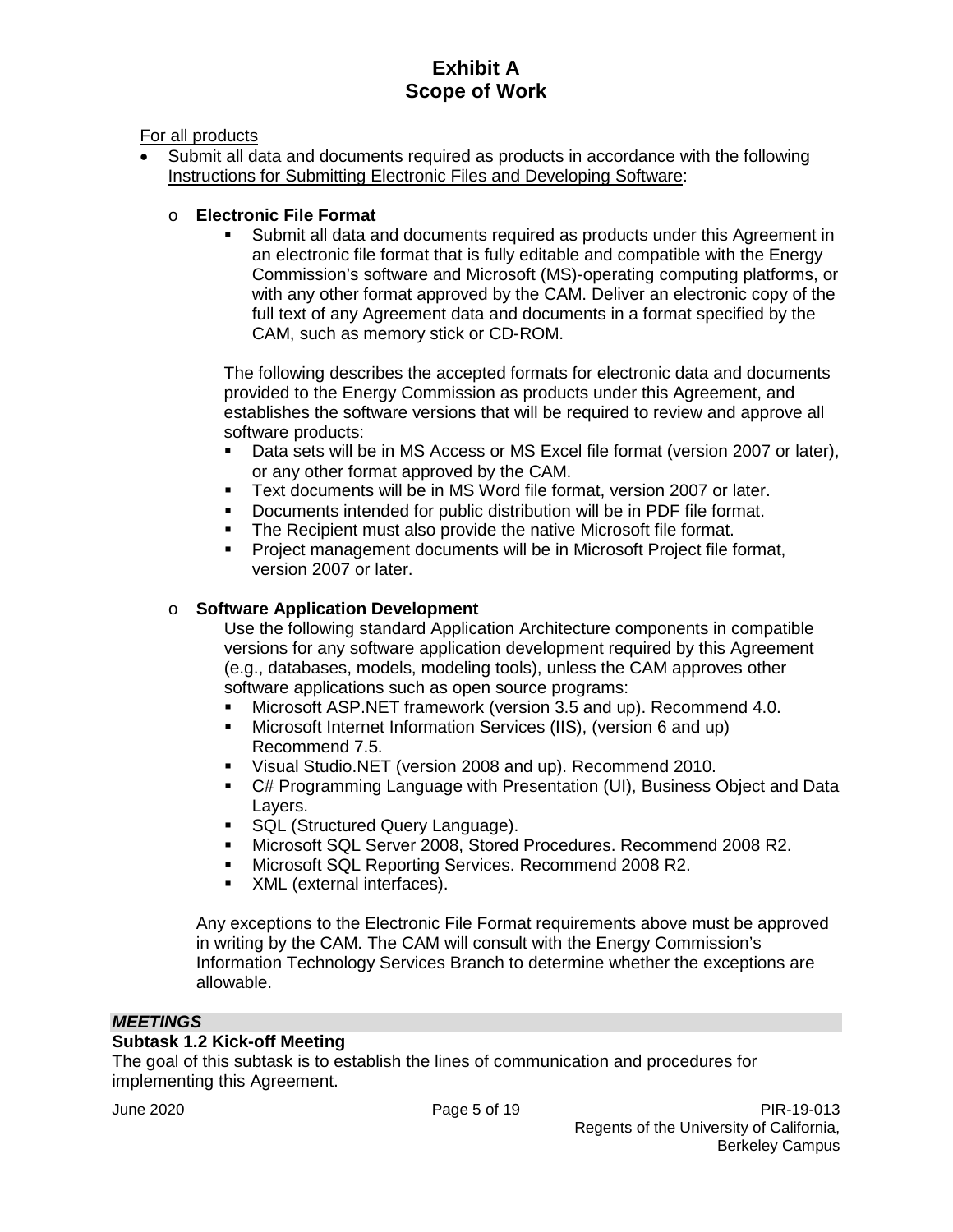## **The Recipient shall:**

• Attend a "Kick-off" meeting with the CAM, the Commission Agreement Officer (CAO), and any other Energy Commission staff relevant to the Agreement. The Recipient will bring its Project Manager and any other individuals designated by the CAM to this meeting. The administrative and technical aspects of the Agreement will be discussed at the meeting. Prior to the meeting, the CAM will provide an agenda to all potential meeting participants. The meeting may take place in person or by electronic conferencing (e.g., WebEx), with approval of the CAM.

The administrative portion of the meeting will include discussion of the following:

- o Terms and conditions of the Agreement;
- o Administrative products (subtask 1.1);
- o CPR meetings (subtask 1.3);
- o Match fund documentation (subtask 1.7);
- o Permit documentation (subtask 1.8);
- o Subcontracts (subtask 1.9); and
- o Any other relevant topics.

The technical portion of the meeting will include discussion of the following:

- o The CAM's expectations for accomplishing tasks described in the Scope of Work;
- o An updated Project Schedule;
- o Technical products (subtask 1.1);
- o Progress reports and invoices (subtask 1.5);
- o Final Report (subtask 1.6);
- o Technical Advisory Committee meetings (subtasks 1.10 and 1.11); and
- o Any other relevant topics.
- Provide an *Updated Project Schedule, List of Match Funds,* and *List of Permits*, as needed to reflect any changes in the documents.

#### **The CAM shall:**

- Designate the date and location of the meeting.
- Send the Recipient a *Kick-off Meeting Agenda*.

#### **Recipient Products:**

- Updated Project Schedule *(if applicable)*
- Updated List of Match Funds *(if applicable)*
- Updated List of Permits *(if applicable)*

#### **CAM Product:**

• Kick-off Meeting Agenda

## **Subtask 1.3 Critical Project Review (CPR) Meetings**

June 2020 Page 6 of 19 PIR-19-013 The goal of this subtask is to determine if the project should continue to receive Energy Commission funding, and if so whether any modifications must be made to the tasks, products, schedule, or budget. CPR meetings provide the opportunity for frank discussions between the Energy Commission and the Recipient. As determined by the CAM, discussions may include project status, challenges, successes, advisory group findings and recommendations, final report preparation, and progress on technical transfer and production readiness activities (if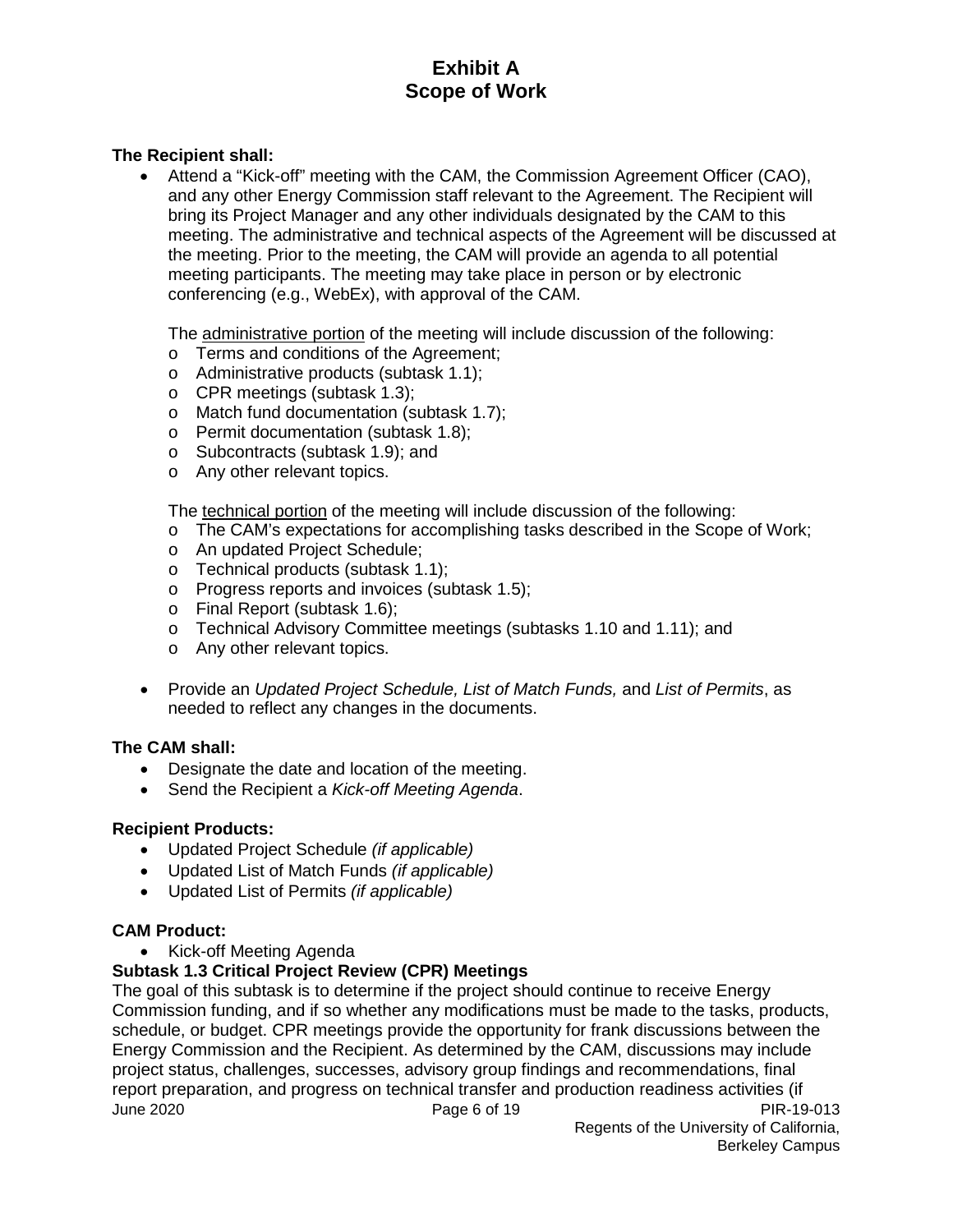applicable). Participants will include the CAM and the Recipient, and may include the CAO and any other individuals selected by the CAM to provide support to the Energy Commission.

CPR meetings generally take place at key, predetermined points in the Agreement, as determined by the CAM and as shown in the Task List on page 1 of this Exhibit. However, the CAM may schedule additional CPR meetings as necessary. The budget will be reallocated to cover the additional costs borne by the Recipient, but the overall Agreement amount will not increase. CPR meetings generally take place at the Energy Commission, but they may take place at another location, or may be conducted via electronic conferencing (e.g., WebEx) as determined by the CAM.

## **The Recipient shall:**

- Prepare a *CPR Report* for each CPR meeting that: (1) discusses the progress of the Agreement toward achieving its goals and objectives; and (2) includes recommendations and conclusions regarding continued work on the project.
- Submit the CPR Report along with any other *Task Products* that correspond to the technical task for which the CPR meeting is required (i.e., if a CPR meeting is required for Task 2, submit the Task 2 products along with the CPR Report).
- Attend the CPR meeting.
- Present the CPR Report and any other required information at each CPR meeting.

## **The CAM shall:**

- Determine the location, date, and time of each CPR meeting with the Recipient's input.
- Send the Recipient a *CPR Agenda* and a *List of Expected CPR Participants* in advance of the CPR meeting. If applicable, the agenda will include a discussion of match funding and permits.
- Conduct and make a record of each CPR meeting. Provide the Recipient with a *Schedule for Providing a Progress Determination* on continuation of the project.
- Determine whether to continue the project, and if so whether modifications are needed to the tasks, schedule, products, or budget for the remainder of the Agreement. If the CAM concludes that satisfactory progress is not being made, this conclusion will be referred to the Deputy Director of the Energy Research and Development Division.
- Provide the Recipient with a *Progress Determination* on continuation of the project, in accordance with the schedule. The Progress Determination may include a requirement that the Recipient revise one or more products.

## **Recipient Products:**

- CPR Report(s)
- Task Products (draft and/or final as specified in the task)

## **CAM Products:**

- CPR Agenda
- List of Expected CPR Participants
- Schedule for Providing a Progress Determination
- Progress Determination

## **Subtask 1.4 Final Meeting**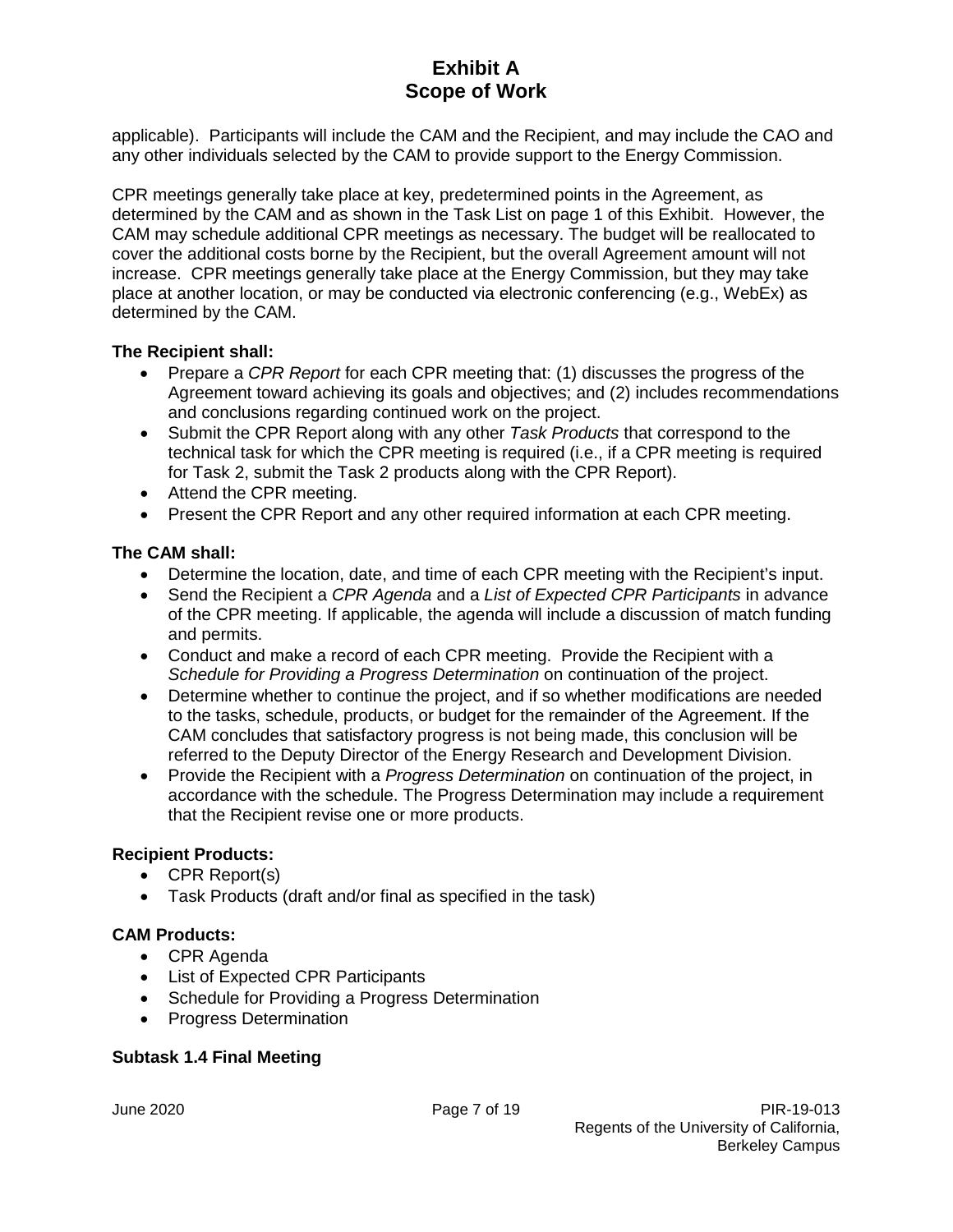The goal of this subtask is to complete the closeout of this Agreement.

## **The Recipient shall:**

• Meet with Energy Commission staff to present project findings, conclusions, and recommendations. The final meeting must be completed during the closeout of this Agreement. This meeting will be attended by the Recipient and CAM, at a minimum. The meeting may occur in person or by electronic conferencing (e.g., WebEx), with approval of the CAM.

The technical and administrative aspects of Agreement closeout will be discussed at the meeting, which may be divided into two separate meetings at the CAM's discretion.

- $\circ$  The technical portion of the meeting will involve the presentation of findings, conclusions, and recommended next steps (if any) for the Agreement. The CAM will determine the appropriate meeting participants.
- $\circ$  The administrative portion of the meeting will involve a discussion with the CAM and the CAO of the following Agreement closeout items:
	- Disposition of any state-owned equipment.
	- Need to file a Uniform Commercial Code Financing Statement (Form UCC-1) regarding the Energy Commission's interest in patented technology.
	- The Energy Commission's request for specific "generated" data (not already provided in Agreement products).
	- Need to document the Recipient's disclosure of "subject inventions" developed under the Agreement.
	- "Surviving" Agreement provisions such as repayment provisions and confidential products.
	- Final invoicing and release of retention.
- Prepare a *Final Meeting Agreement Summary* that documents any agreement made between the Recipient and Commission staff during the meeting.
- Prepare a *Schedule for Completing Agreement Closeout Activities*.
- Provide *All Draft and Final Written Products* on a CD-ROM or USB memory stick, organized by the tasks in the Agreement.

## **Products:**

- Final Meeting Agreement Summary *(if applicable)*
- Schedule for Completing Agreement Closeout Activities
- All Draft and Final Written Products

## *REPORTS AND INVOICES*

## **Subtask 1.5 Progress Reports and Invoices**

The goals of this subtask are to: (1) periodically verify that satisfactory and continued progress is made towards achieving the project objectives of this Agreement; and (2) ensure that invoices contain all required information and are submitted in the appropriate format.

- Submit a quarterly *Progress Report* to the CAM. Each progress report must:
	- o Summarize progress made on all Agreement activities as specified in the scope of work for the preceding month, including accomplishments, problems, milestones, products, schedule, fiscal status, and an assessment of the ability to complete the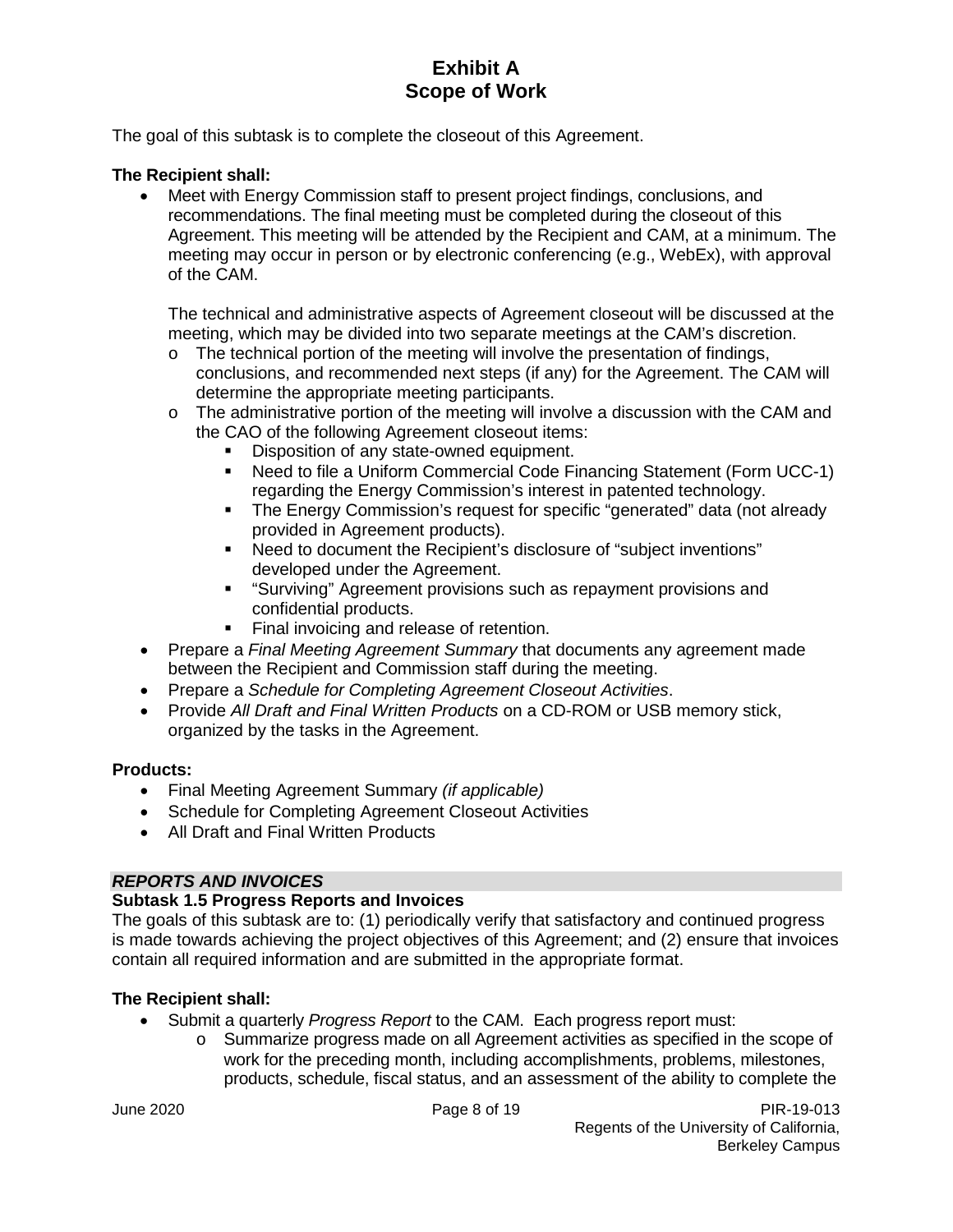Agreement within the current budget and any anticipated cost overruns. See the Progress Report Format Attachment for the recommended specifications.

• Submit a monthly or quarterly *Invoice* that follows the instructions in the "Payment of Funds" section of the terms and conditions, including a financial report on Match Fund and in-state expenditures.

## **Products:**

- Progress Reports
- Invoices

## **Subtask 1.6 Final Report**

The goal of this subtask is to prepare a comprehensive Final Report that describes the original purpose, approach, results, and conclusions of the work performed under this Agreement. The CAM will review the Final Report, which will be due at least **two months** before the Agreement end date. When creating the Final Report Outline and the Final Report, the Recipient must use the Style Manual provided by the CAM.

## **Subtask 1.6.1 Final Report Outline**

## **The Recipient shall:**

• Prepare a *Final Report Outline* in accordance with the *Style Manual* provided by the CAM. *(See Task 1.1 for requirements for draft and final products.)*

#### **Recipient Products:**

• Final Report Outline (draft and final)

## **CAM Product:**

- Style Manual
- Comments on Draft Final Report Outline
- Acceptance of Final Report Outline

## **Subtask 1.6.2 Final Report**

- Prepare a *Final Report* for this Agreement in accordance with the approved Final Report Outline, Style Manual, and Final Report Template provided by the CAM with the following considerations:
	- o Ensure that the report includes the following items, in the following order:
		- Cover page (**required**)
		- Credits page on the reverse side of cover with legal disclaimer (**required**)
		- **Acknowledgements page (optional)**<br>**E** Preface (required)
		- Preface (**required**)
		- Abstract, keywords, and citation page (**required**)
		- Table of Contents (**required**, followed by List of Figures and List of Tables, if needed)
		- Executive summary (**required**)
		- Body of the report (**required**)
		- References (if applicable)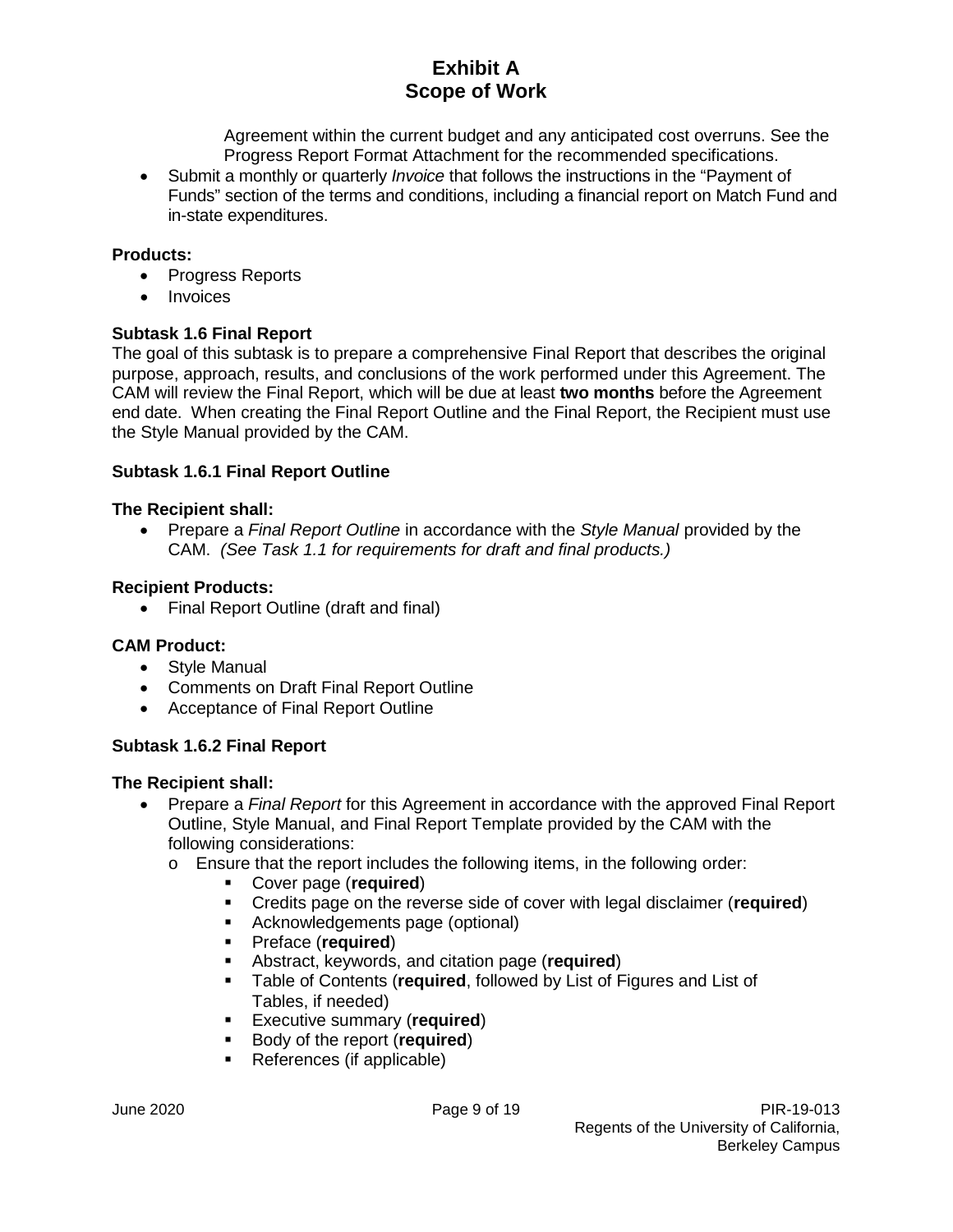- Glossary/Acronyms (If more than 10 acronyms or abbreviations are used, it is required.)
- Bibliography (if applicable)
- Appendices (if applicable) (Create a separate volume if very large.)
- Attachments (if applicable)
- o Ensure that the document is written in the third person.
- o Ensure that the Executive Summary is understandable to the lay public.
	- Briefly summarize the completed work. Succinctly describe the project results and whether or not the project goals were accomplished.
		- I dentify which specific ratepayers can benefit from the project results and how they can achieve the benefits.
		- **If it's necessary to use a technical term in the Executive Summary,** provide a brief definition or explanation when the technical term is first used.
- o Follow the Style Guide format requirements for headings, figures/tables, citations, and acronyms/abbreviations.
- o Ensure that the document omits subjective comments and opinions. However, recommendations in the conclusion of the report are allowed.
- o Include a brief description of the project results in the Abstract.
- Submit a draft of the report to the CAM for review and comment. The CAM will provide written comments to the Recipient on the draft product within 15 days of receipt
- Consider incorporating all CAM comments into the Final Report. If the Recipient disagrees with any comment, provide a written response explaining why the comment was not incorporated into the final product
- Submit the revised Final Report and responses to comments within 10 days of notice by the CAM, unless the CAM specifies a longer time period or approves a request for additional time.
- Submit one bound copy of the *Final Report* to the CAM along with *Written Responses to Comments on the Draft Final Report*.

## **Products**:

- Final Report (draft and final)
- Written Responses to Comments on the Draft Final Report

## **CAM Product:**

• Written Comments on the Draft Final Report

#### *MATCH FUNDS, PERMITS, AND SUBCONTRACTS* **Subtask 1.7 Match Funds**

The goal of this subtask is to ensure that the Recipient obtains any match funds planned for this Agreement and applies them to the Agreement during the Agreement term.

While the costs to obtain and document match funds are not reimbursable under this Agreement, the Recipient may spend match funds for this task. The Recipient may only spend match funds during the Agreement term, either concurrently or prior to the use of Energy Commission funds. Match funds must be identified in writing, and the Recipient must obtain any associated commitments before incurring any costs for which the Recipient will request reimbursement.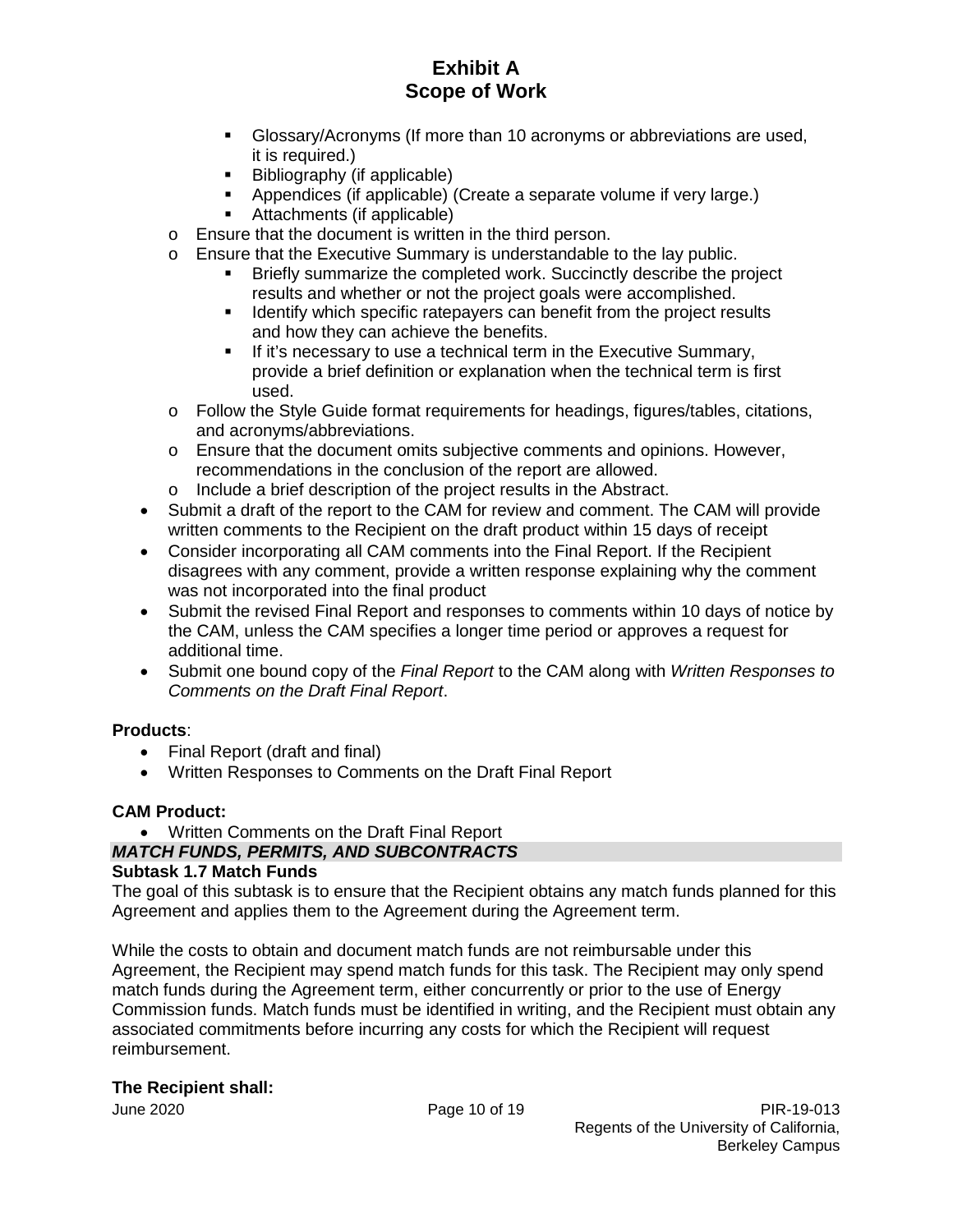• Prepare a *Match Funds Status Letter* that documents the match funds committed to this Agreement. If no match funds were part of the proposal that led to the Energy Commission awarding this Agreement and none have been identified at the time this Agreement starts, then state this in the letter.

If match funds were a part of the proposal that led to the Energy Commission awarding this Agreement, then provide in the letter:

- o A list of the match funds that identifies:
	- The amount of cash match funds, their source(s) (including a contact name, address, and telephone number), and the task(s) to which the match funds will be applied.
	- The amount of each in-kind contribution, a description of the contribution type (e.g., property, services), the documented market or book value, the source (including a contact name, address, and telephone number), and the task(s) to which the match funds will be applied. If the in-kind contribution is equipment or other tangible or real property, the Recipient must identify its owner and provide a contact name, address, telephone number, and the address where the property is located.
	- If different from the solicitation application, provide a letter of commitment from an authorized representative of each source of match funding that the funds or contributions have been secured.
- At the Kick-off meeting, discuss match funds and the impact on the project if they are significantly reduced or not obtained as committed. If applicable, match funds will be included as a line item in the progress reports and will be a topic at CPR meetings.
- Provide a *Supplemental Match Funds Notification Letter* to the CAM of receipt of additional match funds.
- Provide a *Match Funds Reduction Notification Letter* to the CAM if existing match funds are reduced during the course of the Agreement. Reduction of match funds may trigger a CPR meeting.

## **Products:**

- Match Funds Status Letter
- Supplemental Match Funds Notification Letter *(if applicable)*
- Match Funds Reduction Notification Letter *(if applicable)*

## **Subtask 1.8 Permits**

The goal of this subtask is to obtain all permits required for work completed under this Agreement in advance of the date they are needed to keep the Agreement schedule on track. Permit costs and the expenses associated with obtaining permits are not reimbursable under this Agreement, with the exception of costs incurred by University of California recipients. Permits must be identified and obtained before the Recipient may incur any costs related to the use of the permit(s) for which the Recipient will request reimbursement.

- Prepare a *Permit Status Letter* that documents the permits required to conduct this Agreement. If no permits are required at the start of this Agreement, then state this in the letter. If permits will be required during the course of the Agreement, provide in the letter:
	- $\circ$  A list of the permits that identifies: (1) the type of permit; and (2) the name, address, and telephone number of the permitting jurisdictions or lead agencies.
	- $\circ$  The schedule the Recipient will follow in applying for and obtaining the permits.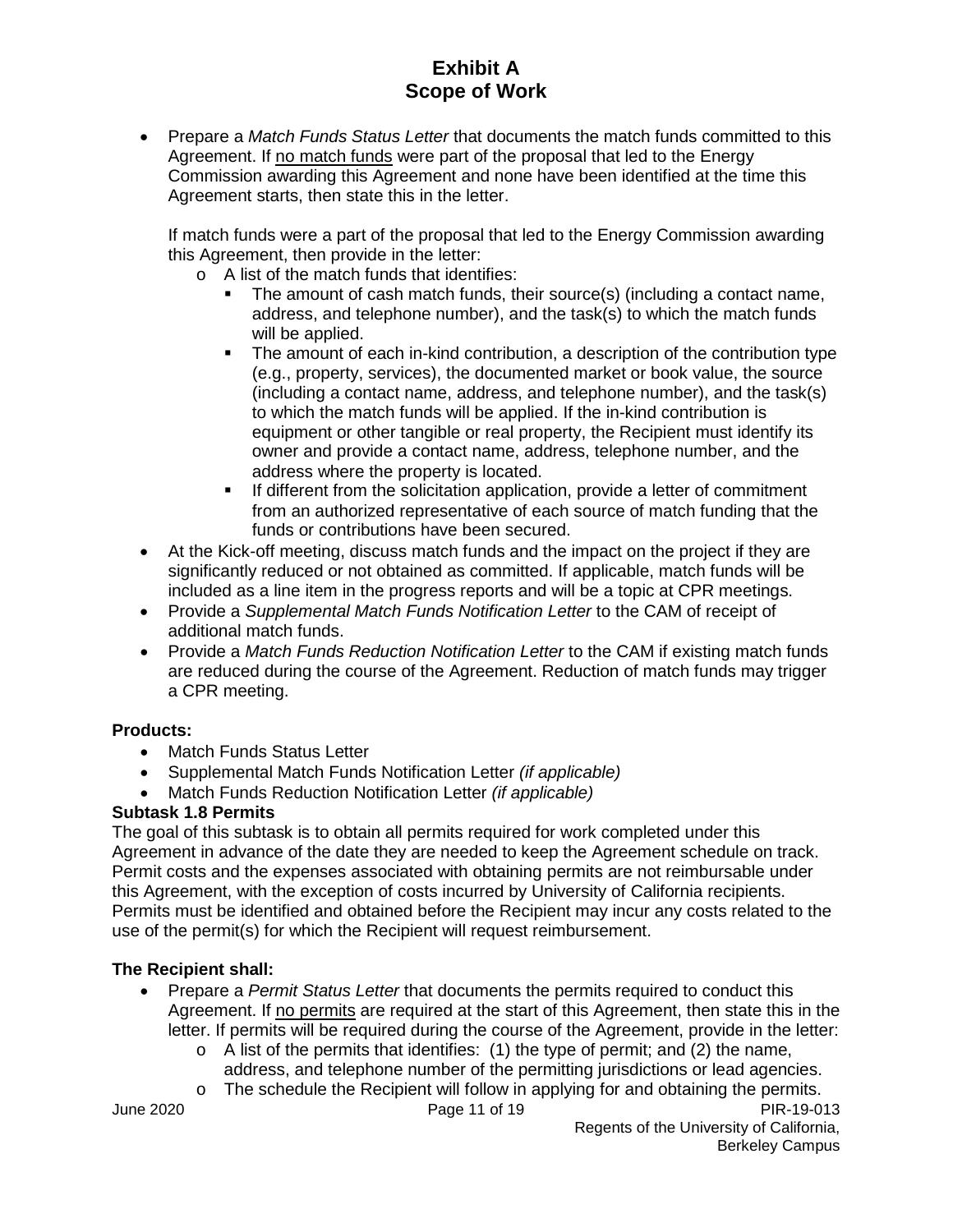The list of permits and the schedule for obtaining them will be discussed at the Kick-off meeting (subtask 1.2), and a timetable for submitting the updated list, schedule, and copies of the permits will be developed. The impact on the project if the permits are not obtained in a timely fashion or are denied will also be discussed. If applicable, permits will be included as a line item in progress reports and will be a topic at CPR meetings.

- If during the course of the Agreement additional permits become necessary, then provide the CAM with an *Updated List of Permits* (including the appropriate information on each permit) and an *Updated Schedule for Acquiring Permits*.
- Send the CAM a *Copy of Each Approved Permit*.
- If during the course of the Agreement permits are not obtained on time or are denied, notify the CAM within 5 days. Either of these events may trigger a CPR meeting.

## **Products:**

- Permit Status Letter
- Updated List of Permits *(if applicable)*
- Updated Schedule for Acquiring Permits *(if applicable)*
- Copy of Each Approved Permit *(if applicable)*

## **Subtask 1.9 Subcontracts**

The goals of this subtask are to: (1) procure subcontracts required to carry out the tasks under this Agreement; and (2) ensure that the subcontracts are consistent with the terms and conditions of this Agreement.

## **The Recipient shall:**

- Manage and coordinate subcontractor activities in accordance with the requirements of this Agreement.
- Incorporate this Agreement by reference into each subcontract.
- Include any required Energy Commission flow-down provisions in each subcontract, in addition to a statement that the terms of this Agreement will prevail if they conflict with the subcontract terms.
- If required by the CAM, submit a draft of each *Subcontract* required to conduct the work under this Agreement.
- Submit a final copy of the executed subcontract.
- Notify and receive written approval from the CAM prior to adding any new subcontractors (see the discussion of subcontractor additions in the terms and conditions).

## **Products:**

• Subcontracts *(draft if required by the CAM)*

## *TECHNICAL ADVISORY COMMITTEE*

## **Subtask 1.10 Technical Advisory Committee (TAC)**

The goal of this subtask is to create an advisory committee for this Agreement. The TAC should be composed of diverse professionals. The composition will vary depending on interest, availability, and need. TAC members will serve at the CAM's discretion. The purpose of the TAC is to: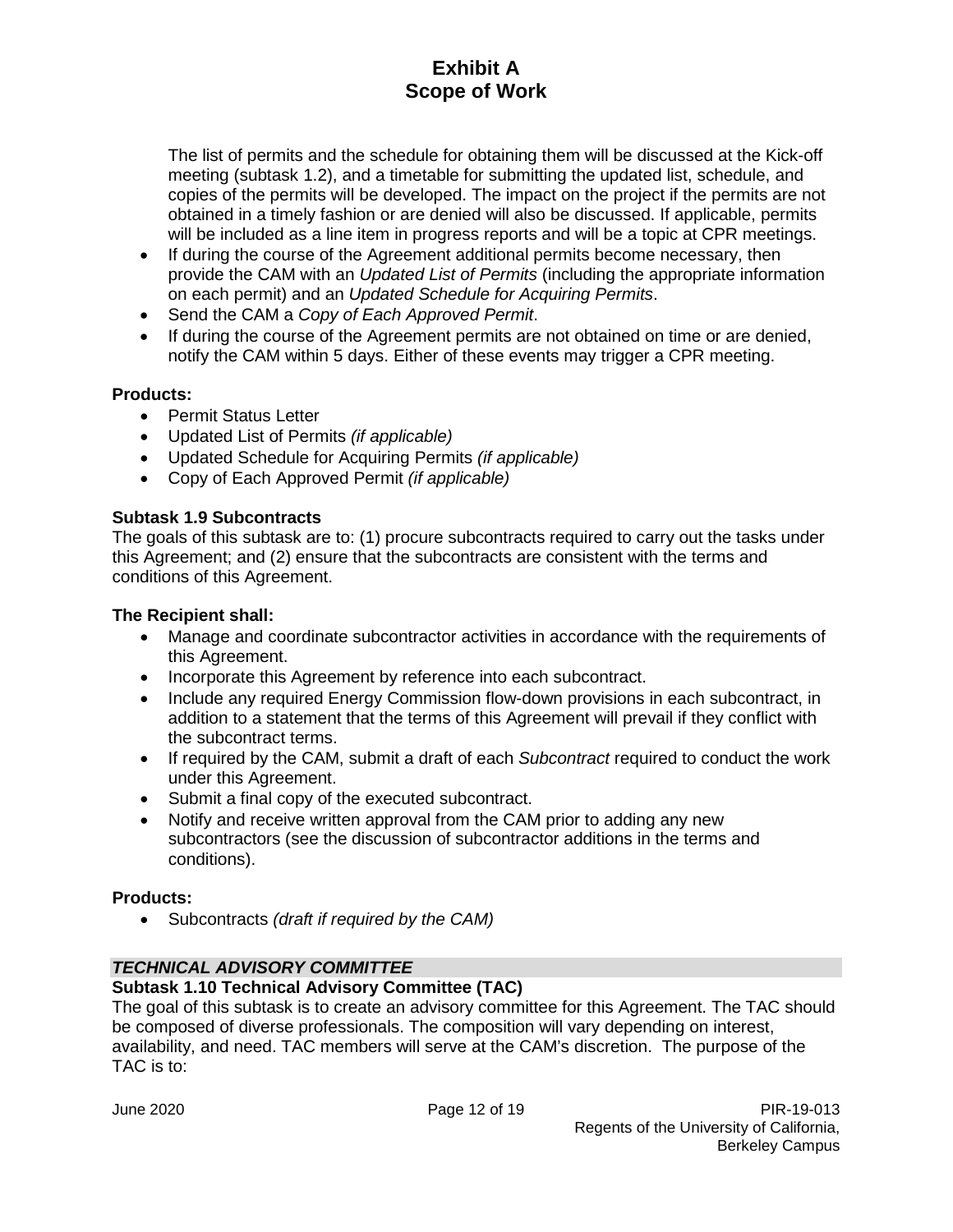- Provide guidance in project direction. The guidance may include scope and methodologies, timing, and coordination with other projects. The guidance may be based on:
	- o Technical area expertise;
	- o Knowledge of market applications; or
	- $\circ$  Linkages between the agreement work and other past, present, or future projects (both public and private sectors) that TAC members are aware of in a particular area.
- Review products and provide recommendations for needed product adjustments, refinements, or enhancements.
- Evaluate the tangible benefits of the project to the state of California, and provide recommendations as needed to enhance the benefits.
- Provide recommendations regarding information dissemination, market pathways, or commercialization strategies relevant to the project products.

The TAC may be composed of qualified professionals spanning the following types of disciplines:

- Researchers knowledgeable about the project subject matter;
- Members of trades that will apply the results of the project (e.g., designers, engineers, architects, contractors, and trade representatives);
- Public interest market transformation implementers;
- Product developers relevant to the project;
- U.S. Department of Energy research managers, or experts from other federal or state agencies relevant to the project;
- Public interest environmental groups;
- Utility representatives;
- Air district staff; and
- Members of relevant technical society committees.

## **The Recipient shall:**

- Prepare a *List of Potential TAC Members* that includes the names, companies, physical and electronic addresses, and phone numbers of potential members. The list will be discussed at the Kick-off meeting, and a schedule for recruiting members and holding the first TAC meeting will be developed.
- Recruit TAC members. Ensure that each individual understands member obligations and the TAC meeting schedule developed in subtask 1.11.
- Prepare a *List of TAC Members* once all TAC members have committed to serving on the TAC.
- Submit *Documentation of TAC Member Commitment* (such as Letters of Acceptance) from each TAC member.

## **Products:**

- List of Potential TAC Members
- List of TAC Members
- Documentation of TAC Member Commitment

## **Subtask 1.11 TAC Meetings**

The goal of this subtask is for the TAC to provide strategic guidance for the project by participating in regular meetings, which may be held via teleconference.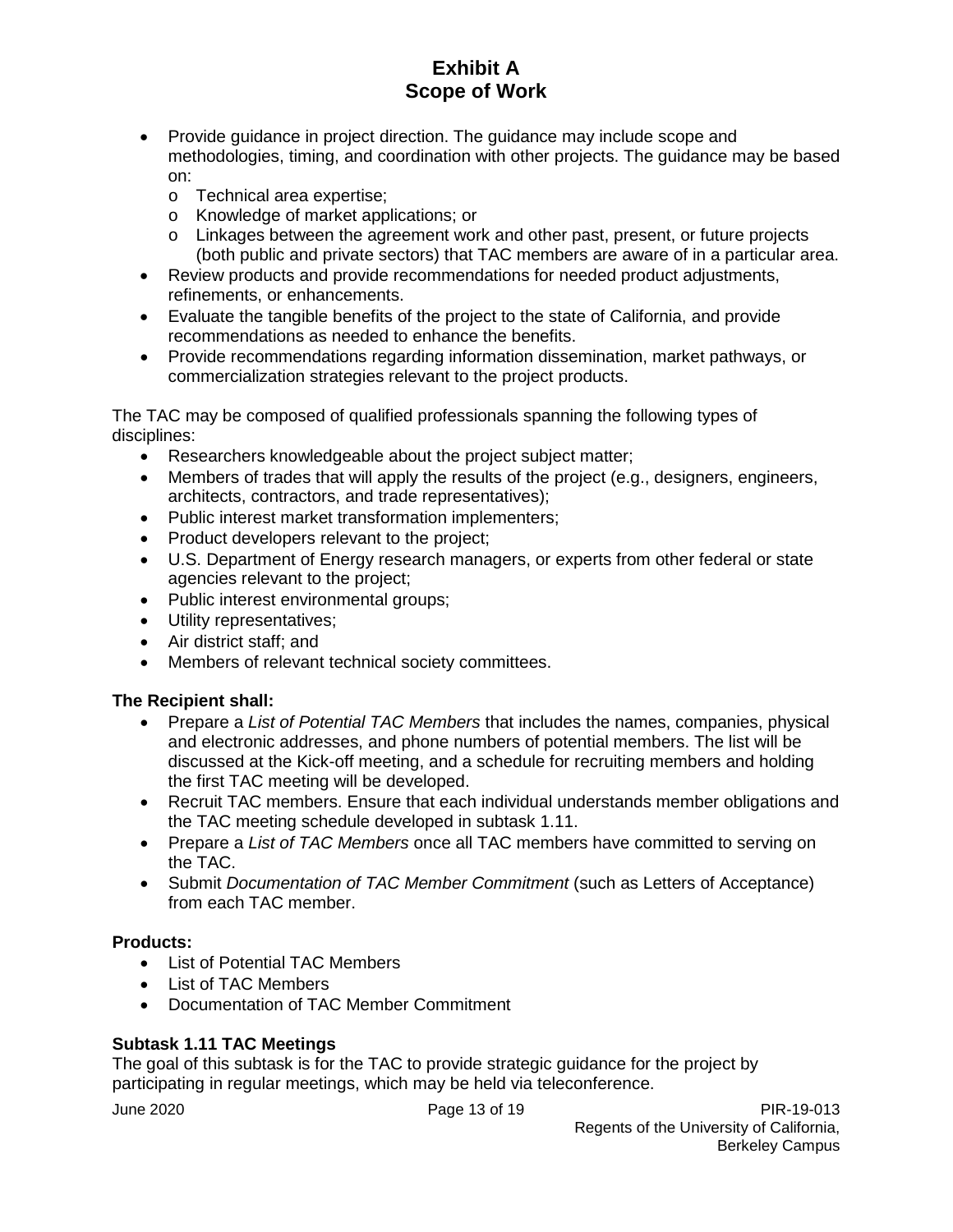## **The Recipient shall:**

- Discuss the TAC meeting schedule with the CAM at the Kick-off meeting. Determine the number and location of meetings (in-person and via teleconference) in consultation with the CAM.
- Prepare a *TAC Meeting Schedule* that will be presented to the TAC members during recruiting. Revise the schedule after the first TAC meeting to incorporate meeting comments.
- Prepare a *TAC Meeting Agenda* and *TAC Meeting Back-up Materials* for each TAC meeting.
- Organize and lead TAC meetings in accordance with the TAC Meeting Schedule. Changes to the schedule must be pre-approved in writing by the CAM.
- Prepare *TAC Meeting Summaries* that include any recommended resolutions of major TAC issues.

## **The TAC shall:**

- Help set the project team's goals and contribute to the development and evaluation of its statement of proposed objectives as the project evolves.
- Provide a credible and objective sounding board on the wide range of technical and financial barriers and opportunities.
- Help identify key areas where the project has a competitive advantage, value proposition, or strength upon which to build.
- Advocate on behalf of the project in its effort to build partnerships, governmental support and relationships with a national spectrum of influential leaders.
- Ask probing questions that insure a long-term perspective on decision-making and progress toward the project's strategic goals.

## **Products:**

- TAC Meeting Schedule (draft and final)
- TAC Meeting Agendas (draft and final)
- TAC Meeting Back-up Materials
- TAC Meeting Summaries

## **IV. TECHNICAL TASKS**

*Products that require a draft version are indicated by marking "(draft and final)" after the product name in the "Products" section of the task/subtask. If "(draft and final)" does not appear after the product name, only a final version of the product is required. Subtask 1.1 (Products) describes the procedure for submitting products to the CAM.* 

## **TASK 2: PRIMARY FIELD DEMONSTRATIONS**

The goal of this task is to conduct field testing in two buildings at the primary demonstration site. The field testing will demonstrate and evaluate several energy efficiency measures towards reducing natural gas consumption. The work at the primary site will be on 2 buildings at 100,000 square feet each.

## **The Recipient shall:**

• Install metering and develop data aggregation plan for existing BAS to capture trend time-series data.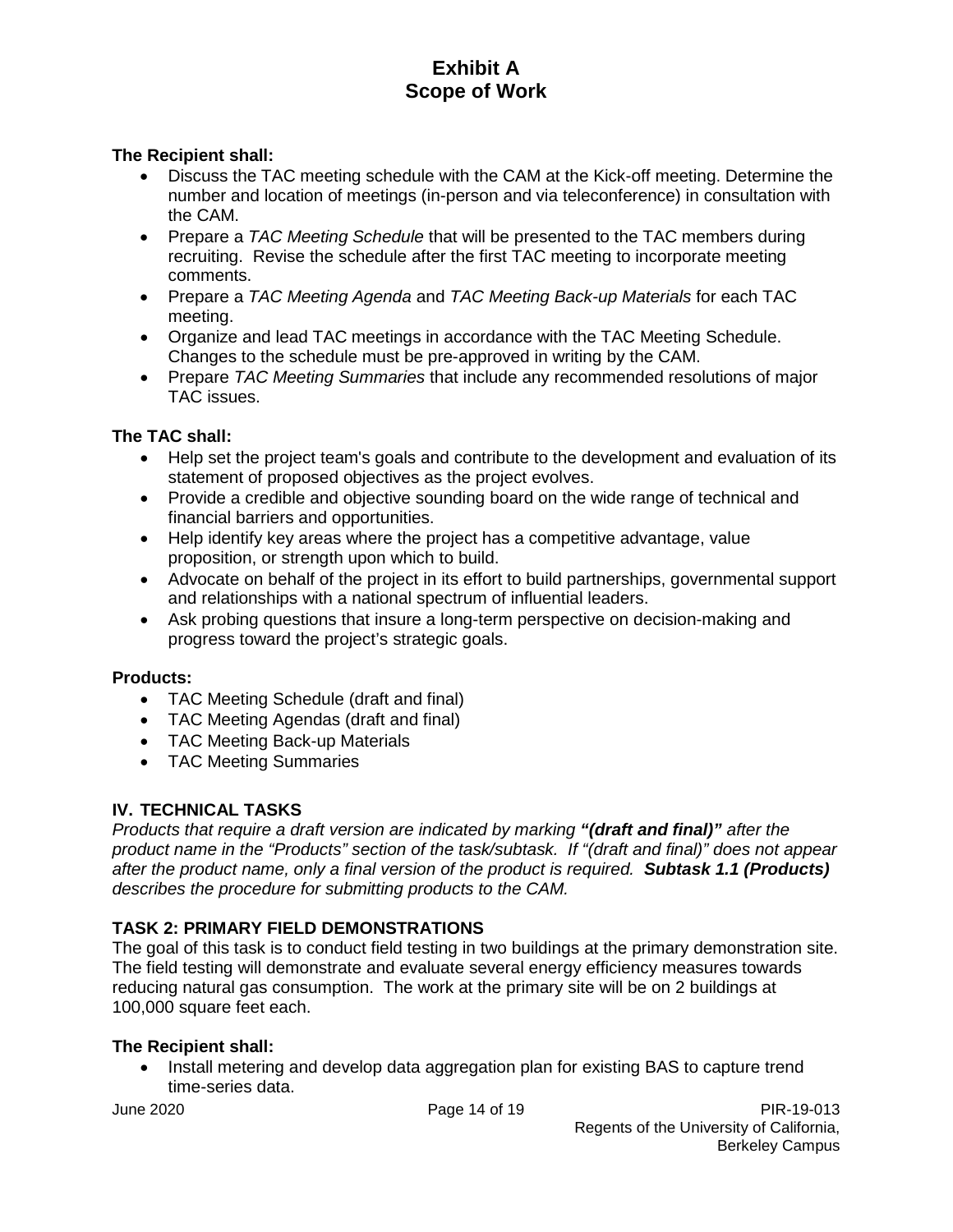- Conduct initial data analysis and fault detection including malfunctioning components (e.g., stuck dampers, passing valves, etc.).
- Develop *Field Test and Measurement & Verification Plan* that describes test objectives, procedures, conditions, facilities, and equipment, including the initial analysis, description of implementation of various measures, and evaluation methods, design and implementation of control retrofits, commissioning plan, list of control measures, and M&V plan.
- Design and implement control retrofits, including commissioning. Control measures include correcting zone ventilation minimum air flows, monitoring for rogue zones, reducing boiler short-cycling and improving heating equipment efficiency, and adjusting supply air and water temperature setpoints.
- Quantify hot water distribution losses and boiler operational efficiency in the two large office buildings under different operating conditions.
- Prepare a *CPR Report #1* and participate in a CPR meeting in accordance with subtask 1.3 (CPR Meetings).
- Conduct detailed field testing and validation of method and loss pathways. Prepare *Field Testing Validation Report* to include the identification of existing control measures and the results of field validation of hot water distribution losses and boiler operational efficiency in each building.
- Perform analysis and evaluation of measurements. Document in a *Deep De-Carbonization Re-Design Demonstration Report* to include identification of the control measures to be implemented, evaluation of natural gas reductions, and the results of commissioning in each building.

## **Products:**

- Field Test and Measurement & Verification Plan
- CPR Report #1
- Field Testing Validation Report
- Deep De-Carbonization Re-Design Demonstration Report

## **TASK 3: FULL SCALE LABORATORY TESTING**

The goal of this task is to test and evaluate the HVAC components and control sequences in a laboratory.

## **The Recipient shall:**

- Create a full-scale laboratory test rig of a variable air volume box and representative branch of hot water piping.
- Perform testing towards project goals such as quantifying loss pathways in a hot water branch piping and reheat coil valve train; the design, selection and control of hot water reheat coils for low water temperature operations; identification of discharge air temperature stratification conditions.
- Document findings in a *Lab Testing Report Memo*
- Prepare a *Deep De-Carbonization and Efficiency Evaluation Lab Testing Report* to include the design, selection and control of hot water reheat coils for low water temperature operations; identification of discharge air temperature stratification conditions resulting in the best comfort and savings.

## **Product:**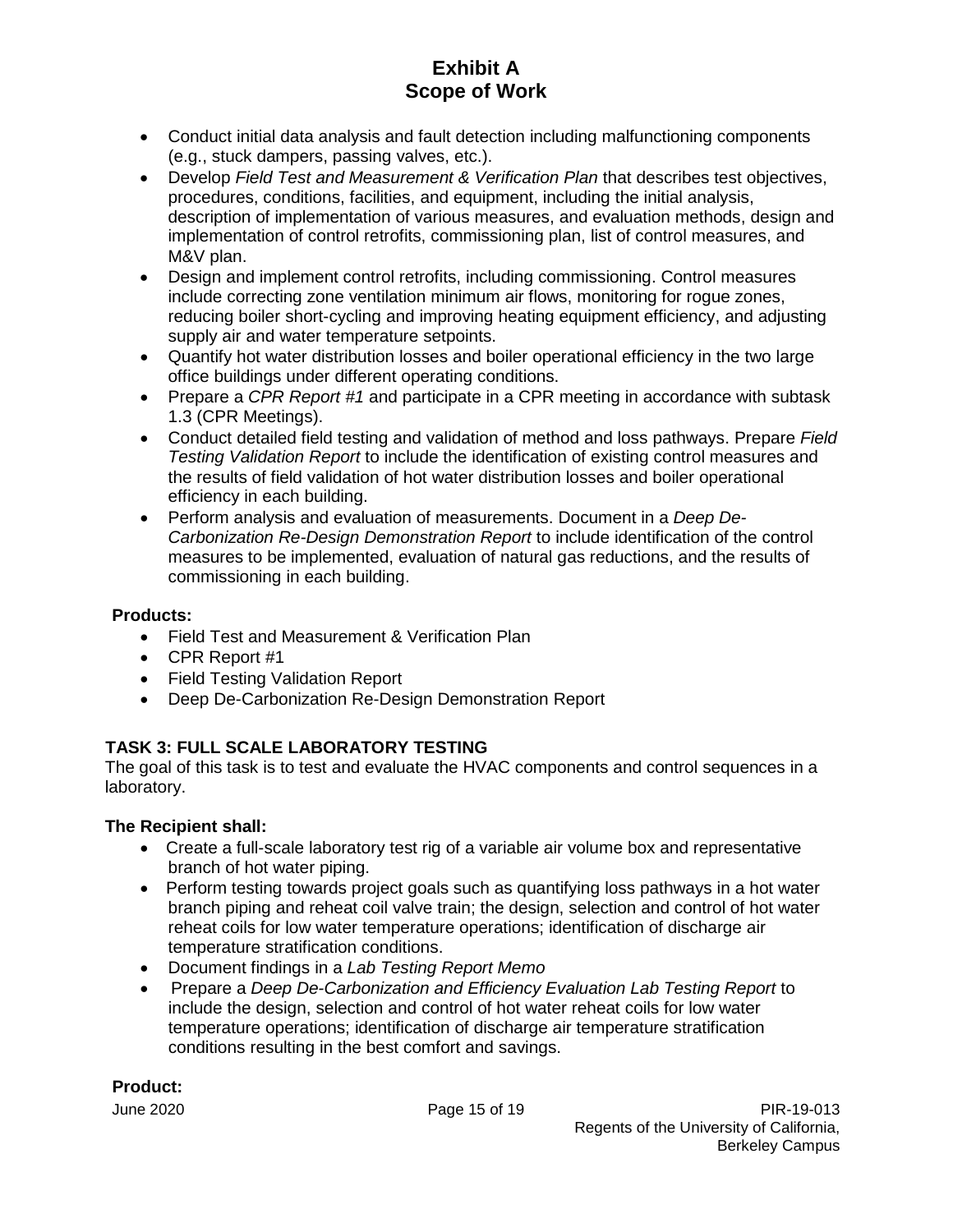- Lab Testing Report Memo
- Deep De-Carbonization and Efficiency Evaluation Lab Testing Report

## **TASK 4: DATA-DRIVEN ANALYSIS TO SCALE ACROSS PORTFOLIOS**

The goals of this task are to select buildings in additional campuses in disadvantaged communities, implement any necessary sensors or meters, and aggregate building data for evaluation. The work done at the 2 large campuses (to include a total of 3 buildings) is in addition to the buildings in Task 2. Further, these 3 buildings should each be 100,000 square feet.

## **The Recipient shall:**

- Prepare a CPR Report #2 and participate in a CPR meeting in accordance with subtask 1.3 (CPR Meetings).
- Acquire building meter and automation system level datasets from a portfolio of buildings on at least two large campuses, both in disadvantaged communities.
- Select at least three additional buildings from the two large campuses and deploy metering or sensing equipment as needed (e.g., flow meters, temperature sensors, IR imagery, etc.).
- Implement trend-level acquisition and storage system for data aggregation and evaluation.
- Conduct in depth data analysis, informed by the results from Task 2 field testing such as fault detection, feasibility of various control and equipment measures, quantification of distribution losses, boiler operational efficiency, and savings potential.
- Prepare a *Data Analysis Report* to include results of work completed in this task.

## **Products:**

- CPR Report #2
- Data Analysis Report

## **TASK 5: MARKET TRANSFORMATION**

The goal of this task is hold workshops with stakeholders and develop tools that drive adoption of measures tested and evaluated in this project.

- Hold at least three workshops with stakeholders, including on-site meetings with building operators of buildings located in and serving disadvantaged communities (other than the primary demonstration site in Task 1).
- Develop a *De-carb 101 Video* that describes the process of screening a building and selecting the most appropriate measures for one's building and budget, first highlighting no- and low- cost measures that building operators can perform in capital constrained organizations.
- Develop *Measures Recommendation Memos* for each of the campuses from Task 4 to include at a minimum, information on baseline conditions, retrofit measures implemented, energy and cost savings and other benefits, and overall project economics (simple payback or rate of return).
- Based on the results of the workshops, develop a *Rapid Retrofit Design and Screening Tool*, an online tool to help operators determine the most cost-effective tier of measures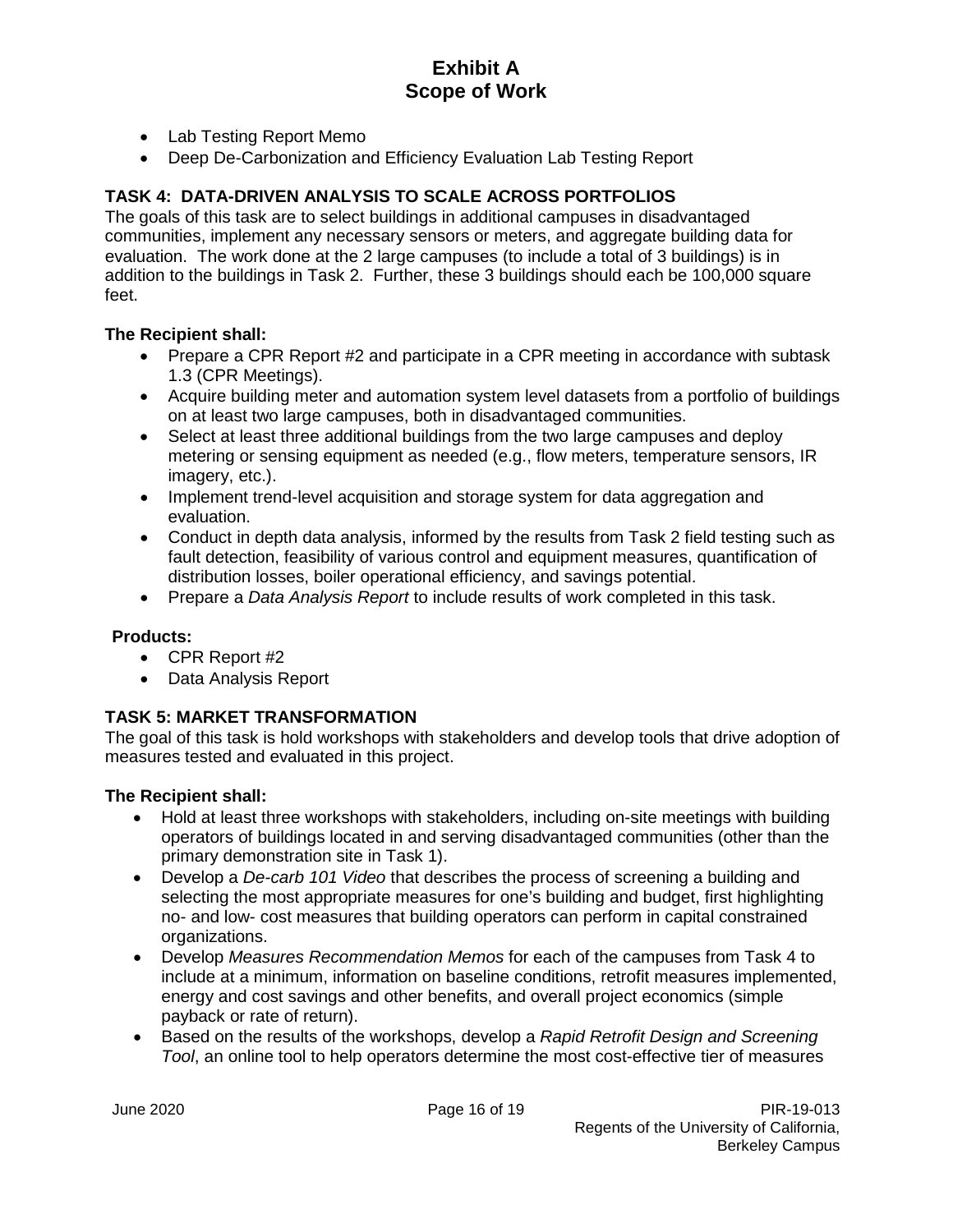for their building and budget. Include how the tool will be maintained and updated, and record the number of users, and benefits.

- Organize conference meetings every 6 months with approximately 200 attendees from over 50 companies representing a diverse group of building industry stakeholders to obtain feedback and to disseminate research results.
- Develop a *Hot Water Heating Design and Retrofit Guide* with the details on how to achieve each of the cost-effective measures evaluated in Task 2.
- Based on evaluation results, produce a *Policy Recommendations Memo* that describes recommendations for changes to incentive programs, codes and standards to drive adoption of measures.

## **Product:**

- Campus Measures Recommendation Memos
- De-Carb 101 Video
- Rapid Retrofit Design and Screening Tool
- Hot Water Heating Design and Retrofit Guide
- Policy Recommendations Memo

## **TASK 6: EVALUATION OF PROJECT BENEFITS**

The goal of this task is to report the benefits resulting from this project.

- Complete three Project Benefits Questionnaires that correspond to three main intervals in the Agreement: (1) *Kick-off Meeting Benefits Questionnaire*; (2) *Mid-term Benefits Questionnaire*; and (3) *Final Meeting Benefits Questionnaire*.
- Provide all key assumptions used to estimate projected benefits, including targeted market sector (e.g., population and geographic location), projected market penetration, baseline and projected energy use and cost, operating conditions, and emission reduction calculations. Examples of information that may be requested in the questionnaires include:
	- o For Product Development Projects and Project Demonstrations:
		- Published documents, including date, title, and periodical name.
		- **Estimated or actual energy and cost savings, and estimated statewide energy** savings once market potential has been realized. Identify all assumptions used in the estimates.
		- **Greenhouse gas and criteria emissions reductions.**
		- Other non-energy benefits such as reliability, public safety, lower operational cost, environmental improvement, indoor environmental quality, and societal benefits.
		- Data on potential job creation, market potential, economic development, and increased state revenue as a result of the project.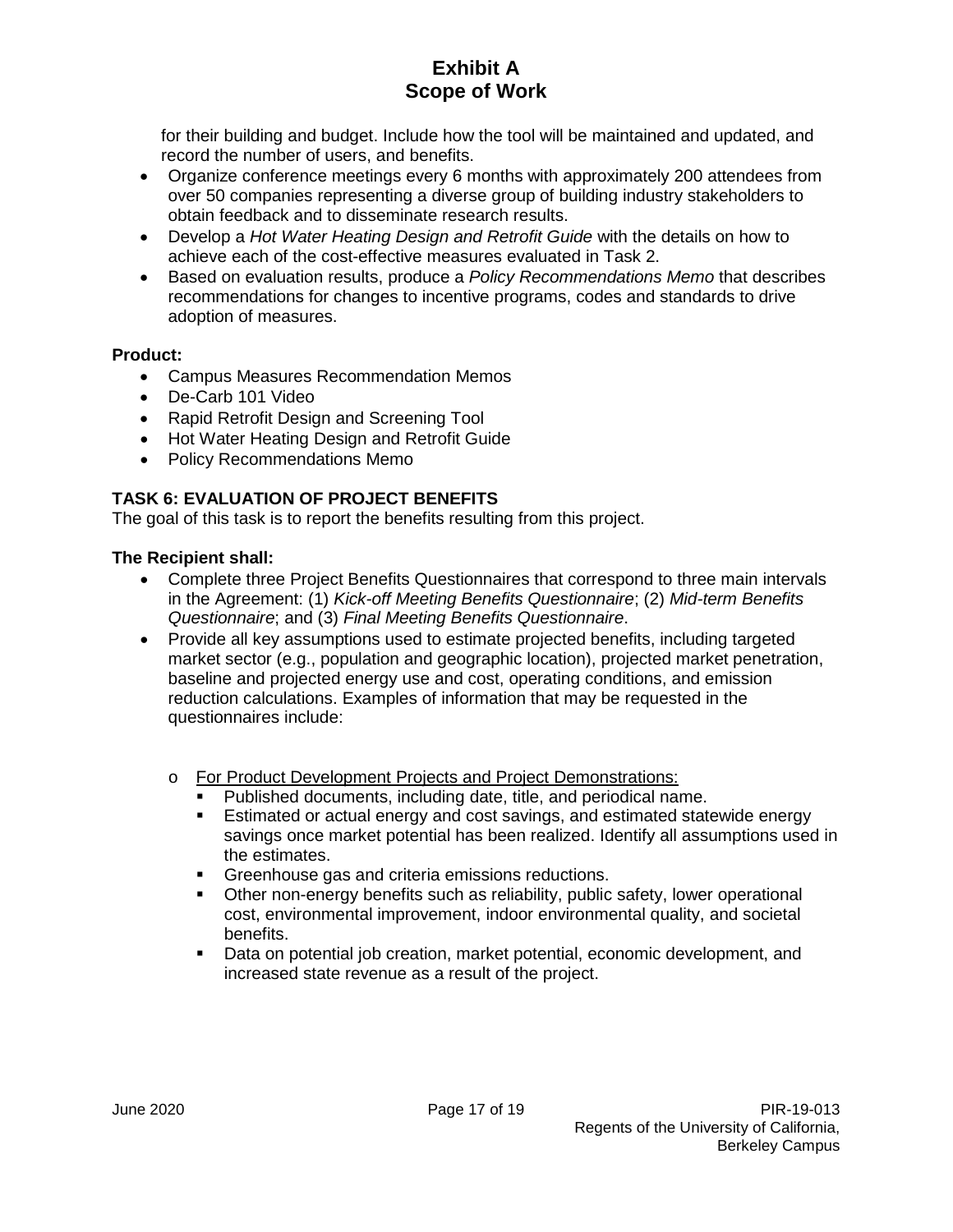- A discussion of project product downloads from websites, and publications in technical journals.
- A comparison of project expectations and performance. Discuss whether the goals and objectives of the Agreement have been met and what improvements are needed, if any.
- **Additional Information for Product Development Projects:** 
	- Outcome of product development efforts, such copyrights and license agreements.
	- Units sold or projected to be sold in California and outside of California.
	- Total annual sales or projected annual sales (in dollars) of products developed under the Agreement.
	- Investment dollars/follow-on private funding as a result of Energy Commission funding.
	- Patent numbers and applications, along with dates and brief descriptions.
- Additional Information for Product Demonstrations:
	- Outcome of demonstrations and status of technology.
	- Number of similar installations.
	- Jobs created/retained as a result of the Agreement.
- o For Information/Tools and Other Research Studies:
	- Outcome of project.
	- Published documents, including date, title, and periodical name.<br>■ A discussion of policy development. State if the project has been
	- A discussion of policy development. State if the project has been cited in government policy publications or technical journals, or has been used to inform regulatory bodies.
	- The number of website downloads.
	- An estimate of how the project information has affected energy use and cost, or have resulted in other non-energy benefits.
	- An estimate of energy and non-energy benefits.
	- Data on potential job creation, market potential, economic development, and increased state revenue as a result of project.
	- A discussion of project product downloads from websites, and publications in technical journals.
	- A comparison of project expectations and performance. Discuss whether the goals and objectives of the Agreement have been met and what improvements are needed, if any.
- Respond to CAM questions regarding responses to the questionnaires.

The Energy Commission may send the Recipient similar questionnaires after the Agreement term ends. Responses to these questionnaires will be voluntary.

#### **Products:**

- Kick-off Meeting Benefits Questionnaire
- Mid-term Benefits Questionnaire
- Final Meeting Benefits Questionnaire

## **TASK 7: TECHNOLOGY/KNOWLEDGE TRANSFER ACTIVITIES**

The goal of this task is to develop a plan to make the knowledge gained, experimental results,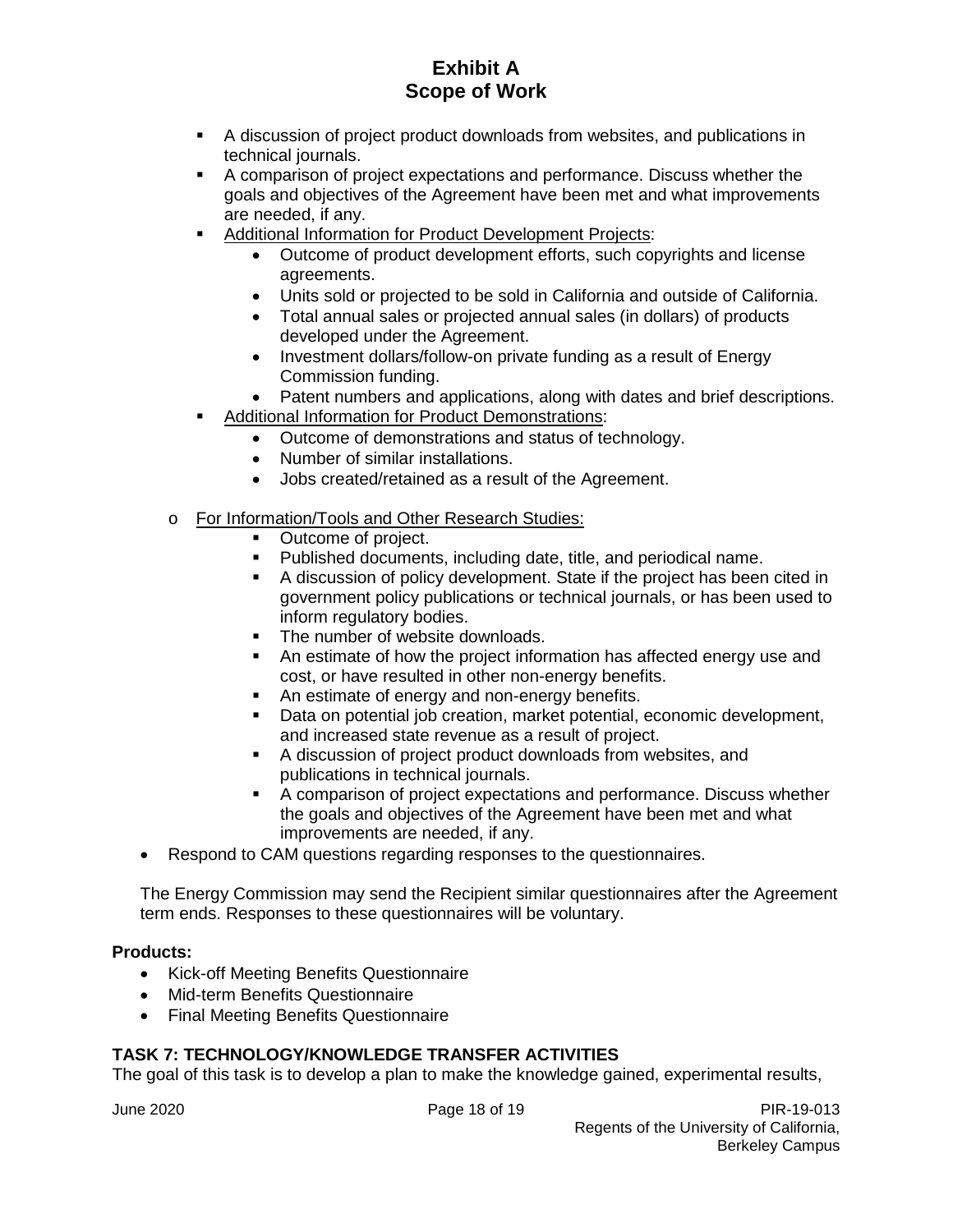and lessons learned available to the public and key decision makers.

## **The Recipient shall:**

- Prepare an *Initial Fact Sheet* at start of the project that describes the project. Use the format provided by the CAM.
- Prepare a *Final Project Fact Sheet* at the project's conclusion that discusses results. Use the format provided by the CAM.
- Prepare a *Technology/Knowledge Transfer Plan* that includes:
	- o An explanation of how the knowledge gained from the project will be made available to the public, including the targeted market sector and potential outreach to end users, utilities, regulatory agencies, and others.
	- o A description of the intended use(s) for and users of the project results.
	- o Published documents, including date, title, and periodical name.
	- o Copies of documents, fact sheets, journal articles, press releases, and other documents prepared for public dissemination. These documents must include the Legal Notice required in the terms and conditions. Indicate where and when the documents were disseminated.
	- o A discussion of policy development. State if project has been or will be cited in government policy publications, or used to inform regulatory bodies.
	- o The number of website downloads or public requests for project results.
	- o Additional areas as determined by the CAM.
- Conduct technology transfer activities in accordance with the Technology/Knowledge Transfer Plan. These activities will be reported in the Progress Reports.
- When directed by the CAM, develop *Presentation Materials* for an Energy Commissionsponsored conference/workshop(s) on the project.
- When directed by the CAM, participate in annual EPIC symposium(s) sponsored by the California Energy Commission.
- Provide at least (6) six *High Quality Digital Photographs* (minimum resolution of 1300x500 pixels in landscape ratio) of pre and post technology installation at the project sites or related project photographs.
- Prepare a *Technology/Knowledge Transfer Report* on technology transfer activities conducted during the project.

## **Products:**

- Initial Fact Sheet (draft and final)
- Final Project Fact Sheet (draft and final)
- Presentation Materials (draft and final)
- High Quality Digital Photographs
- Technology/Knowledge Transfer Plan (draft and final)
- Technology/Knowledge Transfer Report (draft and final)

## **V. PROJECT SCHEDULE**

Please see the attached Excel spreadsheet.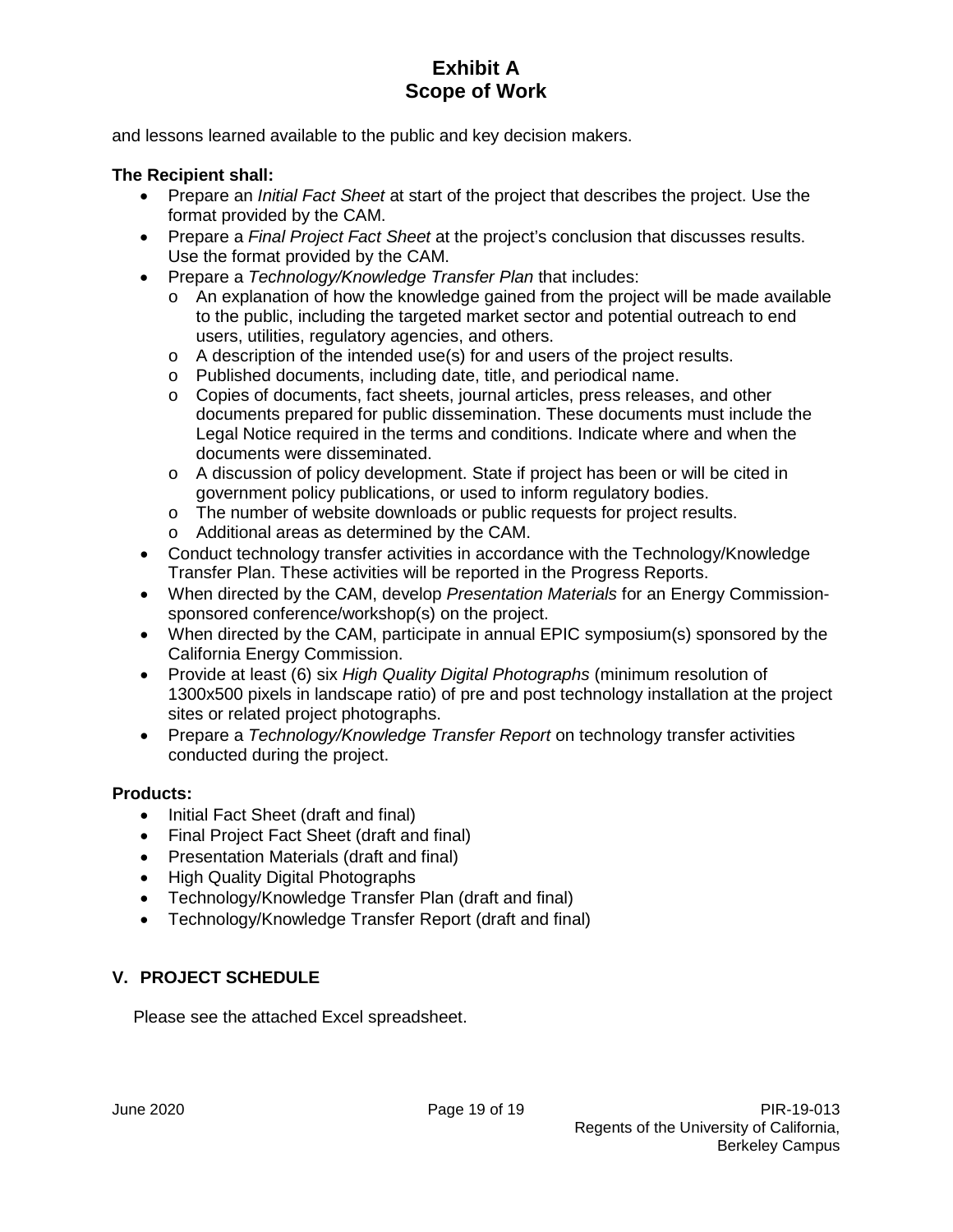## **Notice of Exemption Form D**

| To:                                                                                                                                                                                                                                                                                                                                                                                                                                                                                                                                                                                                                                                                                                                                                                              | PO Box 3044                                                                                          | Office of Planning and Research<br>1400 Tenth Street, Room 113<br>Sacramento, CA 95812-3044 | From: California Energy Commission<br>1516 Ninth Street, MS-48<br>Sacramento, CA 95814    |  |  |  |
|----------------------------------------------------------------------------------------------------------------------------------------------------------------------------------------------------------------------------------------------------------------------------------------------------------------------------------------------------------------------------------------------------------------------------------------------------------------------------------------------------------------------------------------------------------------------------------------------------------------------------------------------------------------------------------------------------------------------------------------------------------------------------------|------------------------------------------------------------------------------------------------------|---------------------------------------------------------------------------------------------|-------------------------------------------------------------------------------------------|--|--|--|
|                                                                                                                                                                                                                                                                                                                                                                                                                                                                                                                                                                                                                                                                                                                                                                                  | <b>Project Applicant:</b>                                                                            | Regents of the University of California, Berkeley Campus                                    |                                                                                           |  |  |  |
|                                                                                                                                                                                                                                                                                                                                                                                                                                                                                                                                                                                                                                                                                                                                                                                  | <b>Project Title:</b>                                                                                |                                                                                             | Getting Out of Hot Water: Reducing Gas Consumption in Existing Large Commercial Buildings |  |  |  |
|                                                                                                                                                                                                                                                                                                                                                                                                                                                                                                                                                                                                                                                                                                                                                                                  | <b>Project Location – Specific:</b>                                                                  | 455 E Grand Ave                                                                             |                                                                                           |  |  |  |
|                                                                                                                                                                                                                                                                                                                                                                                                                                                                                                                                                                                                                                                                                                                                                                                  | <b>Project Location – City:</b>                                                                      | South San Francisco 94080                                                                   | <b>Project Location – County:</b> San Mateo                                               |  |  |  |
| <b>Description of Nature, Purpose and Beneficiaries of Project:</b><br>The proposed project will demonstrate, evaluate, and scale packages of non-proprietary lowcost<br>software control and other measures to substantially reduce natural gas consumption in large commercial buildings.<br>This will include measures to ensure that higher cost items (i.e.end-of-life boiler replacements) are performed as<br>energy- and cost-efficiently as possible. The project will target three main areas of energy waste in natural gas-fired<br>boiler-fed hot water systems: unnecessary demand for space heating, hot water distribution losses, and poor boiler<br>operational efficiency.<br><b>Name of Public Agency Approving Project:</b><br>California Energy Commission |                                                                                                      |                                                                                             |                                                                                           |  |  |  |
|                                                                                                                                                                                                                                                                                                                                                                                                                                                                                                                                                                                                                                                                                                                                                                                  | <b>Name of Person or Agency Carrying Out Project:</b><br>The Regents of The University of California |                                                                                             |                                                                                           |  |  |  |
|                                                                                                                                                                                                                                                                                                                                                                                                                                                                                                                                                                                                                                                                                                                                                                                  | <b>Exempt Status:</b> (check one)                                                                    |                                                                                             |                                                                                           |  |  |  |
|                                                                                                                                                                                                                                                                                                                                                                                                                                                                                                                                                                                                                                                                                                                                                                                  | Ministerial Exemption (Pub. Resources Code § 21080(b)(1); Cal. Code Regs., tit 14, § 15268);         |                                                                                             |                                                                                           |  |  |  |
|                                                                                                                                                                                                                                                                                                                                                                                                                                                                                                                                                                                                                                                                                                                                                                                  | Declared Emergency (Pub. Resources Code § 21080(b)(3); Cal. Code Regs., tit 14, § 15269(a));         |                                                                                             |                                                                                           |  |  |  |
|                                                                                                                                                                                                                                                                                                                                                                                                                                                                                                                                                                                                                                                                                                                                                                                  | Emergency Project (Pub. Resources Code § 21080(b)(4); Cal. Code Regs., tit 14, § 15269(b)(c));       |                                                                                             |                                                                                           |  |  |  |
|                                                                                                                                                                                                                                                                                                                                                                                                                                                                                                                                                                                                                                                                                                                                                                                  | $\bf{X}$<br>Categorical Exemption. State type and section number                                     |                                                                                             |                                                                                           |  |  |  |
|                                                                                                                                                                                                                                                                                                                                                                                                                                                                                                                                                                                                                                                                                                                                                                                  | Cal. Code Regs., tit 14, §15301; Cal. Code Regs., tit 14, §15306                                     |                                                                                             |                                                                                           |  |  |  |
|                                                                                                                                                                                                                                                                                                                                                                                                                                                                                                                                                                                                                                                                                                                                                                                  | Statutory Exemptions. State code number.                                                             |                                                                                             |                                                                                           |  |  |  |
|                                                                                                                                                                                                                                                                                                                                                                                                                                                                                                                                                                                                                                                                                                                                                                                  | Common Sense Exemption. (Cal. Code Regs., tit 14, §15061(b)(3))                                      |                                                                                             |                                                                                           |  |  |  |

#### **Reasons why project is exempt:**

This project fits within Cal. Code Regs., tit. 14, sect. 15301 because it involves minor construction and equipment installation at an existing facility, with no expansion of capacity. This installation is at an existing, developed urban site on land that is not environmentally sensitive. No historic resources or buildings will be affected. Noise and odors will not be generated by these installations in excess of existing permitted amounts. The installation will not increase traffic to the sites. The installation will not require permits for air, water, conditional use, building expansion, hazardous waste, or rezoning.

In addition, this project fits within Cal. Code Regs., tit. 14, sect. 15306 because it involves basic data collection which will not result in a serious or major disturbance to an environmental resource.

Authority cited: Sections 21083 and 21110, Public Resources Code. Reference: Sections 21108, 21152, and 21152.1, Public Resources Code.

Regents of the University of California, Berkeley (Center for the Built Environment)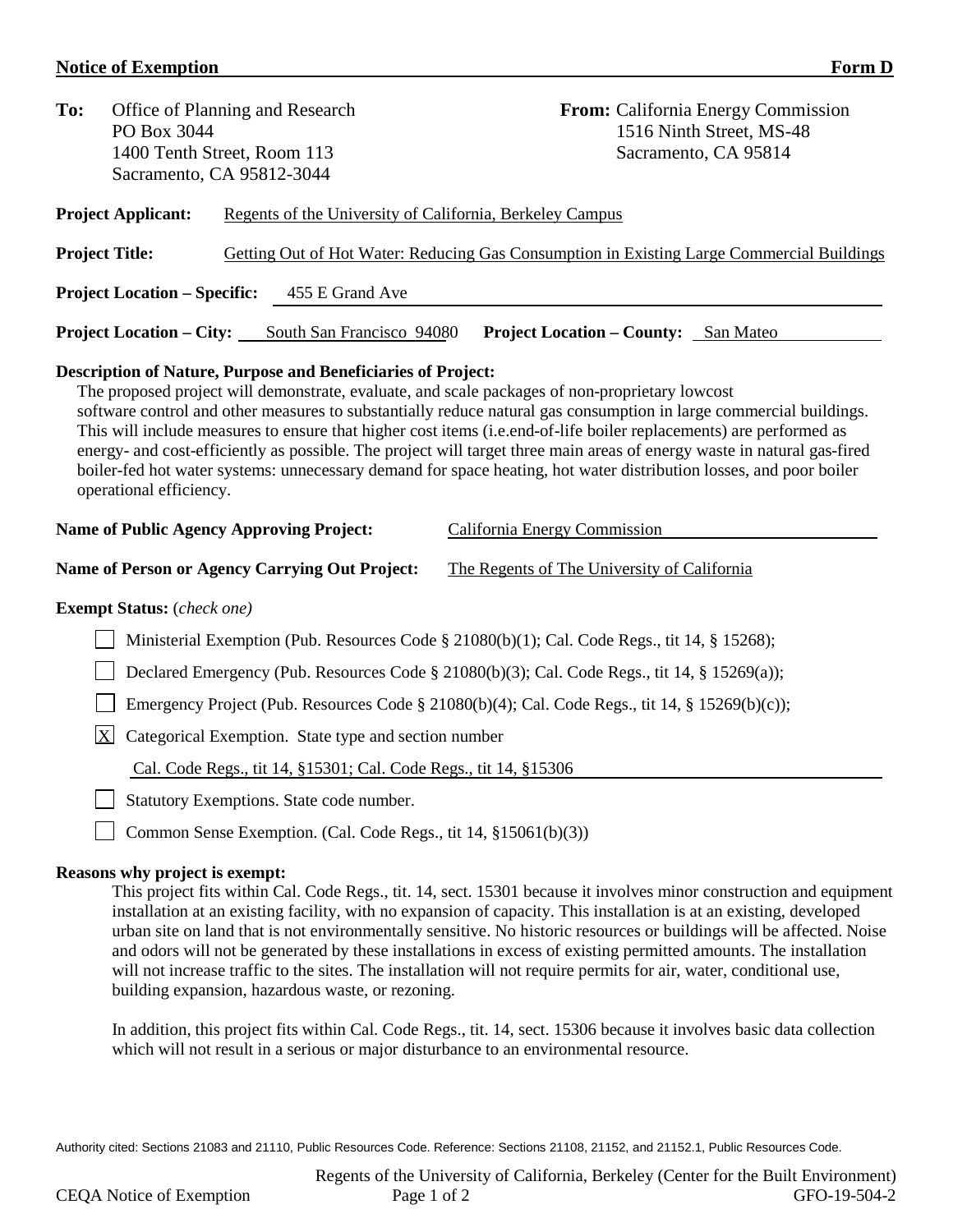| <b>Lead Agency</b><br><b>Contact Person:</b><br><b>Bradley Meister</b>                                                                                                                 |                                     | Area code/Telephone/Ext: |                                  | 916-327-1722 |  |  |
|----------------------------------------------------------------------------------------------------------------------------------------------------------------------------------------|-------------------------------------|--------------------------|----------------------------------|--------------|--|--|
| If filed by applicant:<br>Attach certified document of exemption finding.<br>1.<br>Has a Notice of Exemption been filed by the public agency approving the project?<br>Yes<br>No<br>2. |                                     |                          |                                  |              |  |  |
| Signature:                                                                                                                                                                             |                                     | Date:                    | <b>Title:</b>                    |              |  |  |
|                                                                                                                                                                                        | <b>Signed by Responsible Agency</b> |                          |                                  |              |  |  |
|                                                                                                                                                                                        | <b>Signed by Lead Agency</b>        |                          |                                  |              |  |  |
| <b>Signed by Applicant</b>                                                                                                                                                             |                                     |                          | Date received for filing at OPR: |              |  |  |

Authority cited: Sections 21083 and 21110, Public Resources Code. Reference: Sections 21108, 21152, and 21152.1, Public Resources Code.